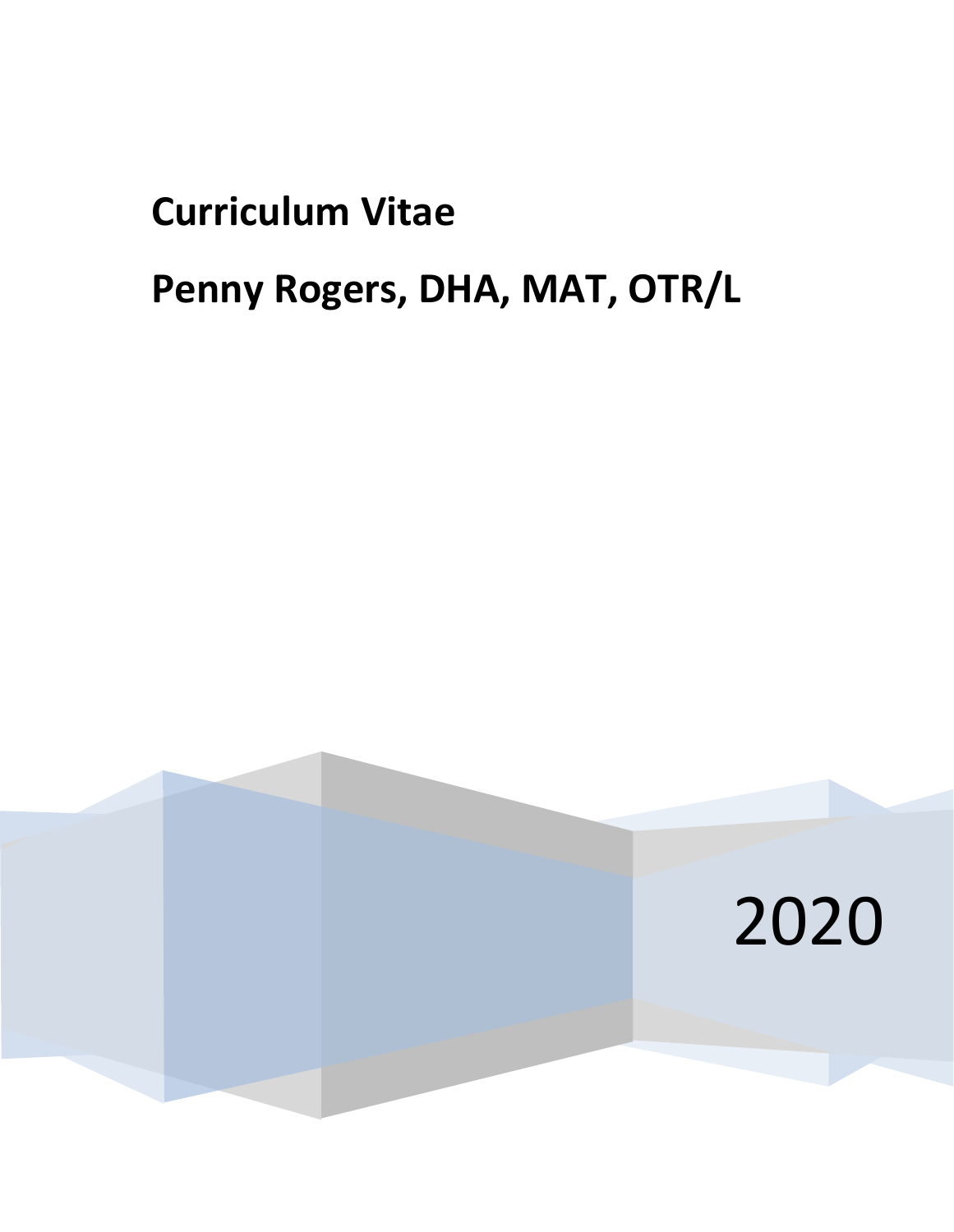#### **Curriculum Vitae Penny T. Rogers**

#### **Professional Goal and Summary**

As a longtime educator in the field of occupational therapy, my goal is to continue to strive for excellence in the areas of Teaching, Service, and Research/Scholarship. It is my desire to be a leader, life-long learner, and futurist in the field of occupational therapy through best practices in education, management, research, and patient/client care. My goal is to advocate for the profession of occupational therapy through community partnerships and development of OTD capstone experiences that will propel the practice of occupational therapy in new, emerging practice areas such as primary care and administration.

#### **Certification and Licensure**

|                  | 1995-Present Registered Occupational Therapist                 | No. 1002052 |
|------------------|----------------------------------------------------------------|-------------|
|                  | National Board for Certification in Occupational Therapy, Inc. |             |
|                  |                                                                |             |
|                  |                                                                |             |
|                  | 1995-Present Licensed Occupational Therapist                   | No. OT0489  |
|                  | Mississippi State Board of Health                              |             |
| <b>Education</b> |                                                                |             |
|                  |                                                                |             |
| 2012-2015        | UNIVERSITY OF MISSISSIPPI MEDICAL CENTER                       |             |
|                  | Jackson, Mississippi                                           |             |
|                  | Doctor of Health Administration                                |             |
|                  |                                                                |             |
|                  |                                                                |             |
| 2005-2011        | <b>GRAND CANYON UNIVERSITY</b>                                 |             |
|                  | Phoenix, Arizona                                               |             |
|                  | Master of Arts in Teaching                                     |             |
|                  | <b>Emphasis in Professional Learning Communities</b>           |             |
|                  |                                                                |             |
| 2000-2001        | MISSISSIPPI STATE UNIVERSITY                                   |             |
|                  | Starkville, Mississippi                                        |             |
|                  | 9 Hours Graduate Credit for State Certification in Teaching    |             |
|                  |                                                                |             |
| 1993-1995        | UNIVERSITY OF MISSISSIPPI MEDICAL CENTER                       |             |
|                  |                                                                |             |
|                  | Jackson, Mississippi                                           |             |
|                  | Bachelor of Science in Occupational Therapy                    |             |
|                  |                                                                |             |
| 1993             | EAST CENTRAL COMMUNITY COLLEGE                                 |             |
|                  | Decatur, Mississippi                                           |             |
|                  | Associate of Science Degree                                    |             |
|                  |                                                                |             |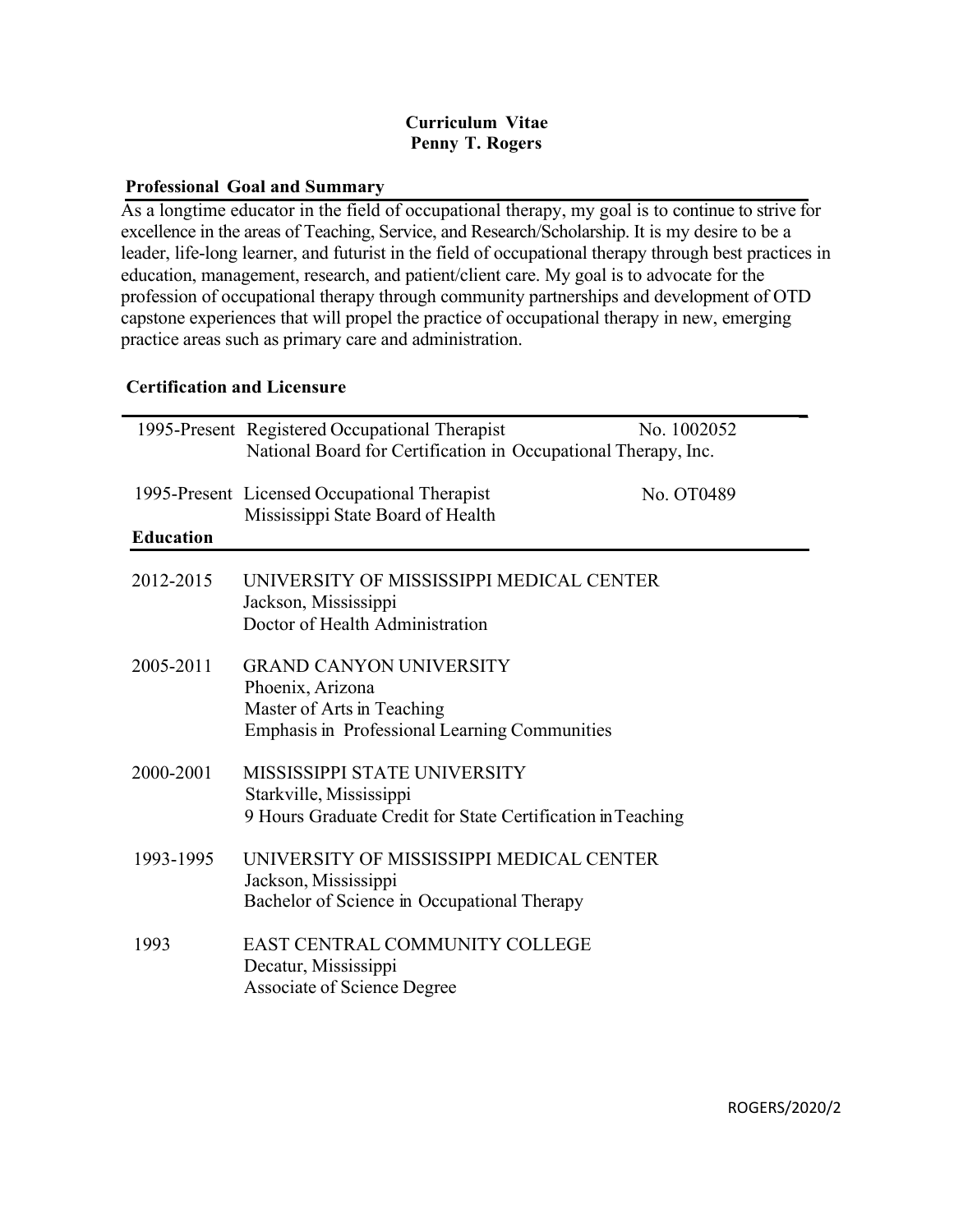#### **Educational Honors**

Recognized as 2017 Class of Nelson Order SHRP Doctor of Health Administration Award -May, 2016 Initiated into Gamma Lambda Chapter of Pi Theta Epsilon- September, 2016 Inducted into Alpha Eta Society UMMC Chapter- 2014 Dean's List University of Mississippi Medical Center Inducted into Phi Theta Kappa at East Central Community College Dean's List East Central Community College

#### **Professional Memberships\_\_\_\_\_\_\_\_\_\_\_\_\_\_\_\_\_\_\_\_\_\_\_\_\_\_\_\_\_\_\_\_\_\_\_\_\_\_\_\_\_\_\_\_\_\_\_\_\_\_\_\_\_**

|                                          | Mississippi Occupational Therapy Association                                               |  |
|------------------------------------------|--------------------------------------------------------------------------------------------|--|
| 2002-Present                             | Member                                                                                     |  |
| 2002                                     | Secretary-Treasurer Elect                                                                  |  |
| 2003-2005                                | Secretary-Treasurer                                                                        |  |
|                                          | American Occupational Therapy Association                                                  |  |
| 2008-2014                                | Mississippi Representative Assembly Member                                                 |  |
| 2009-2010                                | Member of Southeastern Association of Cardiopulmonary Rehab                                |  |
| 2013-2014                                | Member of American Association of Cardio & Pulmonary Rehab - AACVPR                        |  |
|                                          | Member of the World Federation of Occupational Therapy<br>2013, 2015, 2016, 2017, 2018     |  |
| <b>UMMC Alliance Member</b><br>2012-2018 |                                                                                            |  |
|                                          | <b>Committee / Board Appointments</b>                                                      |  |
| 2020-2021                                | President of the Board of Trustees - The Mustard Seed                                      |  |
| 2020-2021                                | President of the UMMC Chapter of Alpha Eta                                                 |  |
| 2018-19                                  | Chair of the SHRP Alumni Relations Committee                                               |  |
| 2018-19                                  | Subcommittee Member on Dr. LouAnn Woodward's Education Opioid<br><b>Task Force</b>         |  |
| 2018                                     | Member of AOTA Academic/Education Special Interest Section-<br>Serving as Leadership Chair |  |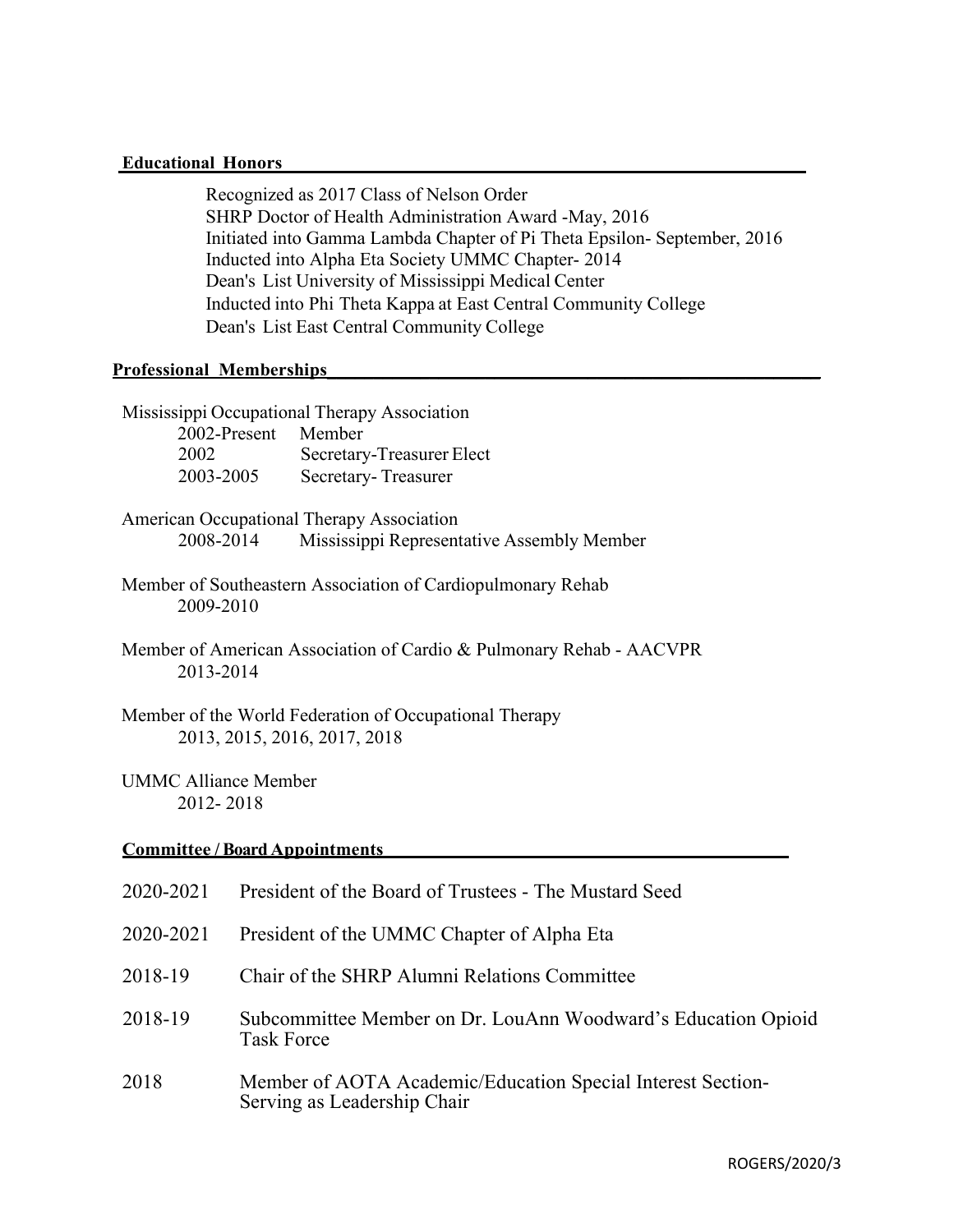| 2017-18         | Member of the Doctor of Health Administration Admissions Committee                                               |
|-----------------|------------------------------------------------------------------------------------------------------------------|
| 2017-18         | Chair of the SHRP Alumni Relations Committee                                                                     |
| 2017-18         | <b>SHRP OTD Admissions Committee Member</b>                                                                      |
| 2017-18         | <b>SHRP Faculty Development Committee Member</b>                                                                 |
| 2017-18         | <b>SHRP Pre-Professional Development Committee Member</b>                                                        |
| 2017            | Editor for Administration and Management Special Interest<br>Section- AOTA Practice Connections Quarterly        |
| 2016-18         | SHRP Faculty First Mentoring Program committee member                                                            |
|                 | 2016-present Mustard Seed Board member                                                                           |
| 2015-16         | Editor for Administration and Management Special Interest Section-<br><b>AOTA Practice Connections Quarterly</b> |
| 2015-17         | <b>SHRP MOT Program Admissions Committee member</b>                                                              |
| 2015-17         | Alumni Relations Committee member                                                                                |
| 2015-17         | <b>Faculty Development Committee member</b>                                                                      |
|                 | 2014-present Core committee member for the UMMC Community Health<br><b>Advocacy Committee</b>                    |
| 2012-17         | Member of UMMC SHRP Pre-Professional Development Committee                                                       |
| $2015$ -present | Mississippi Rural Allied Health Professional Scholarship Program<br>Board member                                 |
| 2014            | <b>AOTPAC Circle of Advisors</b>                                                                                 |
|                 | 2012-present SHRP OT faculty committee member for Jackson Free Clinic                                            |
| 2012-13         | Member of the UMMC Multi-Cultural Enhancement Committee                                                          |
| 2013            | Appointed to serve as a member of the AOTA Ad Hoc Committee on<br><b>OTA</b> Education                           |
| 2013-14         | Member of American Occupational Therapy Association<br>Representative Assembly (RA) Task Group                   |
|                 |                                                                                                                  |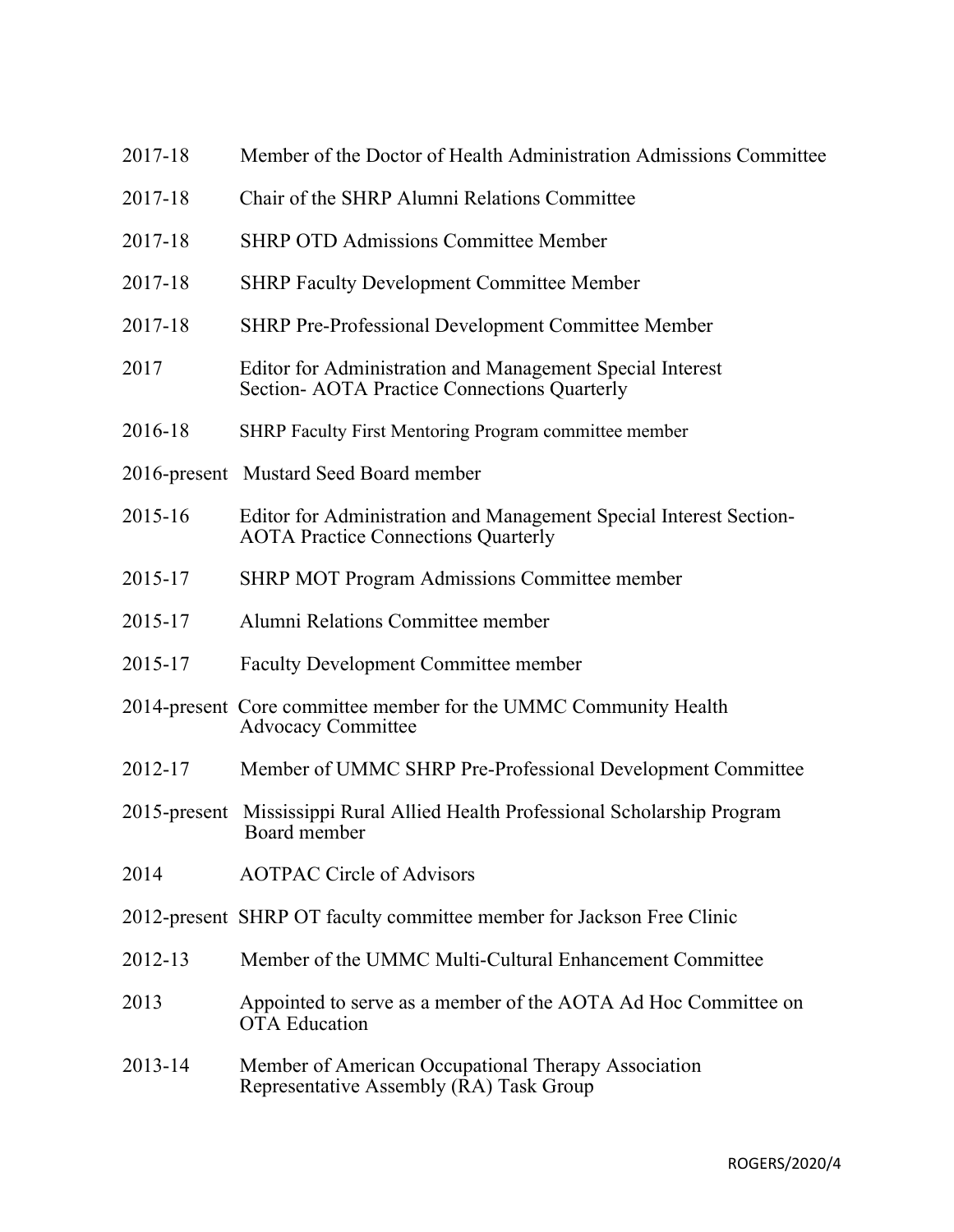| 2012-14   | Member of the AOTA Minutes Review Committee                                                                  |
|-----------|--------------------------------------------------------------------------------------------------------------|
| 2012      | Served as appointed member of the AOTA nominating committee                                                  |
| 2011      | Appointed to serve on the UMMC OT Admissions Committee                                                       |
| 2011-14   | AOTA Volunteer Mentor for newly elected RA members                                                           |
| 2011-2015 | Appointment to Moody Radio Advisory Board-WMBU                                                               |
| 2010-2011 | American Occupational Therapy Association (AOTA)<br>Representative Assembly Mentor Volunteer                 |
| 2011-2012 | Member of American Occupational Therapy Association<br>Representative Assembly (RA) Task Group               |
| 2011      | American Occupational Therapy Association RA Reappointment-Three<br>Year Term                                |
| 2009-2010 | Neshoba County High School Vocational Technical Advisor                                                      |
| 2009-2010 | American Occupational Therapy Association Representative Assembly<br><b>Task Group Committee Member</b>      |
| 2008      | <b>MSOTA Board Member</b>                                                                                    |
| 2008-2009 | Leadership Development Institute Representative<br>Neshoba County General Hospital Rehabilitation Department |
| 2005-2006 | MSOTA School Liaison, Holmes Community College                                                               |
| 1999-2005 | Allied Health Program Committee Member - Holmes Community College                                            |
|           |                                                                                                              |

#### **Professional Honors\_\_\_\_\_\_\_\_\_\_\_\_\_\_\_\_\_\_\_\_\_\_\_\_\_\_\_\_\_\_\_\_\_\_\_\_\_\_\_\_\_\_\_\_\_\_\_\_\_\_\_\_\_\_\_**

| 2017      | Recognized and Chosen for The Nelson Order                  |
|-----------|-------------------------------------------------------------|
| 2013-2014 | <b>UMMC Medical Center's HEADWAE Faculty Representative</b> |

#### **Employment Experience\_\_\_\_\_**

University of Mississippi Medical Center SHRP Occupational Therapy Department **June 2011-Present**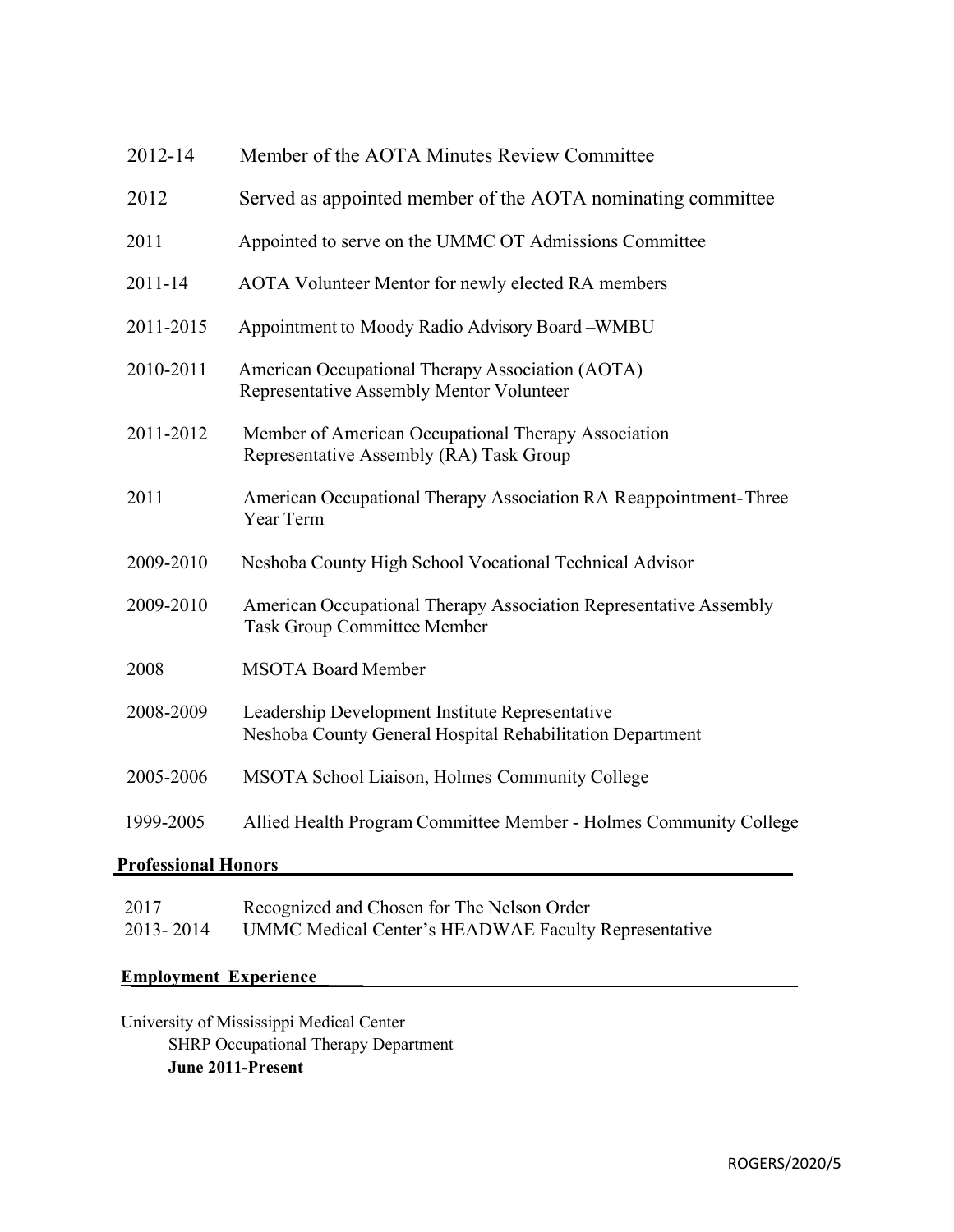- •UMMC SHRP Capstone Coordinator-OTD Program 2018-Present
- UMMC Capstone Faculty Project Advisor
- Interdisciplinary speaker on March 22, 2018 for OT, PT, PharmD, SOM, and SON Simulation. The topic lecture was Empathy.
- •Interdisciplinary speaker on April 2017 for OT, PT, PharmD, and SON Simulation Debriefing. Topic lecture was on Empathy.
- •Hosted Program Awareness Day for SHRP OT Department on March 3, 2017.
- Hosted Program Focus Day for SHRP OT Department, November 4, 2016.
- Hosted Program Focus Day for the OT Department November, 2015.
- Serve as Jackson Free Clinic Representative for UMMC SHRP OT Department.
- Faculty advisor for the UMMC Student Occupational Therapy Association (SOTA).
- Serve as fulltime assistant professor in the department of occupational therapy.
- Serve as a research advisor for student groups in the MOT Program.
- Serve as property officer for the SHRP MOT department.
- Serve as a lab assistant in various classes.
- Instruct first, second and third year students as required by ACOTE and curriculum standards.
- Serve as student advisor for OT students.
- Assist with inventory selection and management.
- Serve as a member of the OT Admissions Committee.
- Participate in student tours and advisement related to recruitment.
- Assisted with Program Focus Day in November, 2011.
- Participated in Jackson Homeless Connect Day fall 2011- fall 2015.
- Facilitated an ergonomic service learning project in collaboration with UMMC OT Department Director, Amy Mayhue, in conjunction with OT542 Community Practice- Fall 2011-2015.
- Courses taught as duty of associate professor OTD curriculum
	- o Fall Semester OT 617 Principles of Patient Care
	- o Fall Semester- OT671 Doctoral Capstone Seminar
	- o Spring Semester- OT656 Experiential Learning Seminar
	- o Spring Semester- OT680 Doctoral Capstone Experience
	- o Spring Semester- OT685 Doctoral Capstone Project
	- o Summer Semester- OT634 Community Health and Wellness
- Courses taught as duty of assistant professor
	- o Summer Semester-OT 317 Medical Conditions III
	- o Fall Semester-OT 312 Conceptual Framework for Therapeutic Occupation I
	- o Fall Semester- OT 542 Community Practice
	- o Spring Semester –OT332 Conceptual Framework for Therapeutic Occupation II-Team Teach
	- o Spring Semester-OT 422 Orthopedic Principles in Occupational Therapy
	- o Research Advisor- OT460
	- o Research Advisor- OT500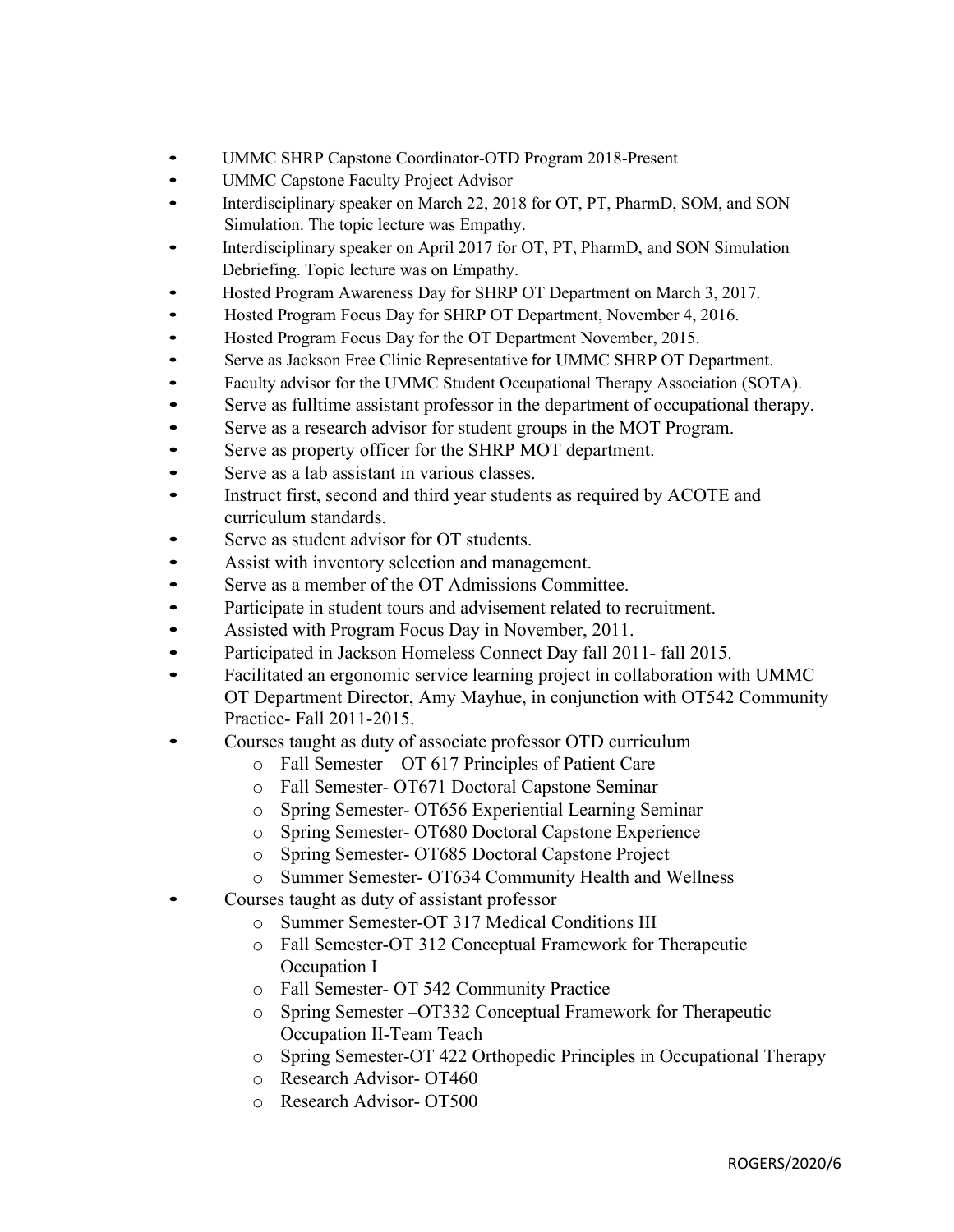#### o Research Advisor- OT501

### **The Summit Health and Rehab**

#### **PRN Occupational Therapist**

#### **February 2011**

- Completed patient evaluations and provided treatment interventions.
- Completed patient screens.
- Completed patient discharges and summaries.
- Supervised certified occupational therapy assistant.

#### **Trinity Rehab PRN Occupational Therapist January 2011**

- Completed patient evaluations and provided treatment interventions.
- Completed patient screens.
- Completed patient discharges and summaries.
- Supervised certified occupational therapy assistant.

#### **Neshoba County General Hospital-Nursing Home Rehab Supervisor January 2008 -February 2011**

- Facilitated growth and directed a staff of 17 therapists, techs, and office managers.
- Served as staff therapist providing occupational therapy treatment to <sup>a</sup> 160 bed nursing home with treatment focusing on physical dysfunction/neurological impairments.
- Recruited and hired rehab staff and personnel.
- Evaluated and provided occupational therapy treatment for all swing bed patients with focus on orthopedics and physical disabilities.
- Evaluated and provided occupational therapy treatment to acute care and senior life patients with emphasis in mental health and community re-entry.
- Provided Early Intervention assessments and treatments for pediatric patients.
- Collaborated with local Philadelphia City Schools and Special Services Coordinator to provide therapy to special needs children in the classroom environment.
- Provided regular patient discharge recommendations to physicians, team members and patients' families.
- Attended regular weekly meetings with the DON, ADON, nursing home administrator and all nurse managers in the Neshoba County General Hospital-Nursing Home. ·
- Attended regular bi-weekly MDS meetings.
- Attended department-head monthly meeting.
- Attended fall meetings with staff and director of nursing in the nursing home.
- Supervised and provided educational experiences for OT/OTA students on Level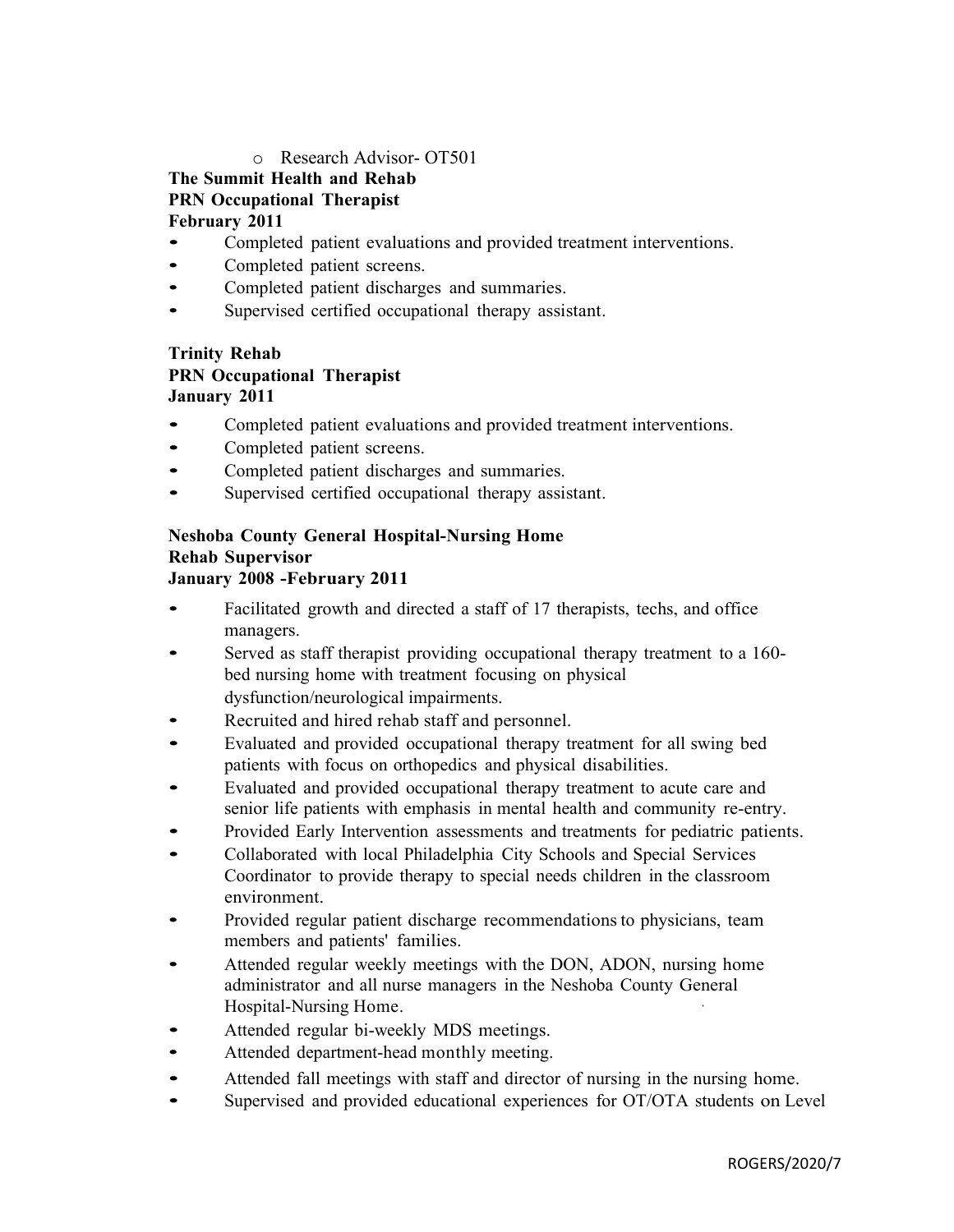I and Level II.

- Fall 2008-Spring <sup>2009</sup> served as an Ancillary Team Member by meeting weekly with CEO to address management concerns.
- Served as Ancillary Team secretary.
- Provided local industry and business Back Safety Seminars as <sup>a</sup> representative of Neshoba County General Hospital and Wellness Works.
- Coordinated and implemented Back Pack Awareness sessions at local elementary schools.
- Participated in *Introduction to Functional Capacity Evaluation* course.
- Performed Functional Capacity Evaluations.
- Provided in-services and community service for local clubs and organizations.
- Developed and initiated the Aquatherapy Program for Neshoba County General Hospital Rehab Department.
- Insured continuing education seminars for local rehab department.
- Managed and maintained all personnel records of employees.
- Designed and implemented the capital budget for the rehab department.
- Attended regular monthly audit meetings with ancillary members and health information officer.
- Provided all new-hire orientation related to back safety and proper lifting.
- Maintained all clinical contracts with colleges and universities.
- Volunteered in the community with the hospital for events such as Relay for Life, Ham Jam, and Make a Wish.
- Schedule and facilitate monthly rehab meetings within the department.
- Certified in Tai Chi.
- Provided community awareness activities in April for National Occupational Therapy Month.
- Marketed the rehab services to physicians and surgeons in Central Mississippi.
- Managed the rehab department tent for Heart of Dixie Triathlon runners each year.
- Assisted in application writing to obtain <sup>a</sup> Canine Companion for Neshoba County General Hospital.
- Advisor to Canine Companion facilitator.
- Provided care and assistance in the utilization of the pet therapy dog.
- Served as a team member in the planning and designing of a new hospital facility for Neshoba County General Hospital.
- Served as an advisory council member to the Neshoba County Vocational Technical Program.

#### **Performance Therapy, Carthage, Mississippi Staff Occupational Therapist June 2006-November 2007**

- Attended weekly care plan meetings regarding patient progress.
- Developed and implemented individualized patient treatment plans.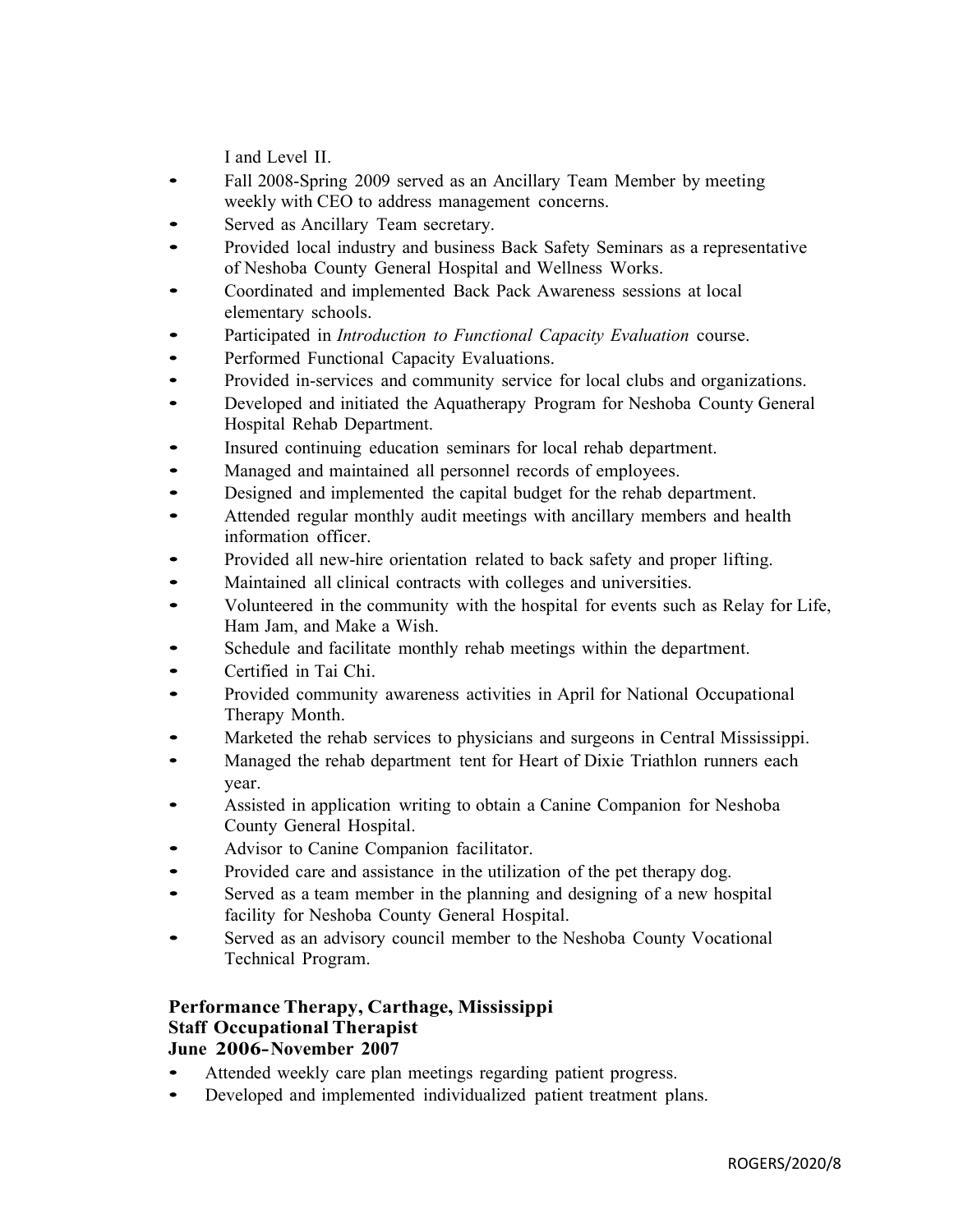- Attended monthly performance improvement meetings maintaining monitors.
- Supervised Certified Occupational Therapy Assistants (COTA) and COTA students.
- Served as a design team member for the Leake Memorial Hospital Chapel.
- Provided occupational therapy services in the out-patient setting.
- Provided treatment and initial evaluations for the Leake Memorial Swing Bed Unit.
- Provided initial evaluations and patient treatment for the 44-bed Leake Memorial Extended Care Unit.
- Collaborated with social services and swing bed coordinator to insure quality patient care.
- Designed and decorated Leake Memorial board room.
- Completed initial occupational therapy evaluations.

#### **Holmes Community College, Ridgeland, Mississippi Occupational Therapy Assistant Program July 1999-June 2006**

#### **Program Director/Instructor**

**May <sup>2005</sup> -June <sup>2006</sup>**

- Managed and directed the Occupational Therapy Assistant Program.
- Instructed Occupational Therapy Assistant Program Students.
- Participated on the Holmes Community College Instructional Affairs Council.
- Managed the Occupational Therapy Assistant Program student interview process and participated as an interviewer on the committee.
- Coordinated students interview scores and ranked students for admission into the Occupational Therapy Assistant Program.
- Informed students of admission status and scheduled an Occupational Therapy Assistant Student Orientation Program for July 2005.
- Developed course schedule for the Occupational Therapy Assistant Program for fall 2005 which was approved by college administration.
- Served as a student advisor for Holmes Community College OTA Program and general population students.
- Coordinated, obtained approval and submitted to higher-level administration professional development plans for self and the Clinical Education Coordinator.
- Participated in ACOTE's Evaluator Accreditation Workshop in Bethesda, Maryland on July 15-17, 2005.
- Completed assignment of reviewing Self-study and completing <sup>a</sup> critique for the workshop on July 15-17,2005.

#### **Clinical Education Coordinator/lnstructor July 1999-May 2005**

• Initiated Backpack Awareness Events in several local schools in September,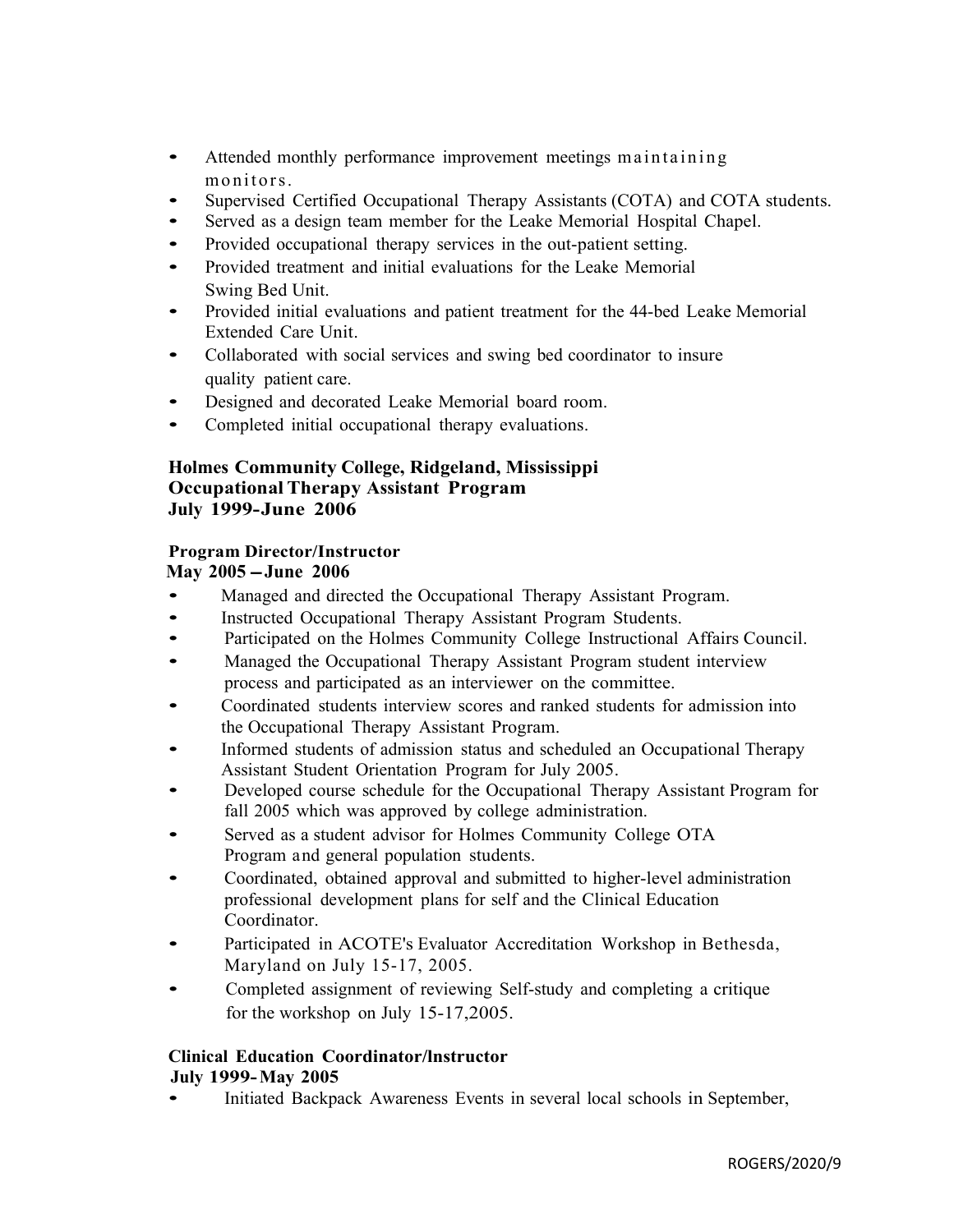2003.

- Initiated Backpack Awareness events in Local schools supervising OTA students in the Backpack Weigh-ins September 2004.
- Provided local newspapers with Backpack Awareness Week information and facts through personal interview.
- Provided continuing education seminar to the MSOTA Coast District Meeting in regards to guidelines for clinical instructors in facility during Fieldwork I and Fieldwork II.
- Instructed first and second year Occupational Therapy Assistant Program students.
- Implemented and collaborated an extensive Level <sup>I</sup> and Level II Fieldwork Site file.
- Served as an advisor for Holmes Community College OTA and general population students.
- Provided educational information for surrounding communities regarding the practice of occupational therapy.
- Continued to negotiate and execute affiliation agreements with Holmes Community College OTA (Occupational Therapy Assistant) Program and outside entities in traditional and non-traditional settings.
- Assisted with the inventory selection of an additional \$25, <sup>000</sup> in new program equipment.
- Participated in the Occupational Therapy Assistant student interview process.
- Participated in the organization of Orientation/Family night for all newly accepted students.
- Traveled to Bethesda, Maryland, to consult with AOTA Fieldwork Specialists in the Academic Fieldwork Coordination Workshop.
- Attended AOTA's Academic Fieldwork Coordinator workshop seminar *Academic Fieldwork Coordination 101.*

#### **Mississippi State Veteran's Home, Kosciusko, Mississippi March 1998-June 1999**

Staff Occupational Therapist

- Provided occupational therapy (OT) services for Kosciusko Veteran's Home with capacity of 150 residents.
- Completed evaluations for treatment planning and implementation.
- Collaborated with social services and other rehab staff to provide quality care to assist residents in achieving maximum levels of independence.
- Attended weekly care plan sessions with the MDS nurse and support staff to review care plans and case conference with family members.
- Attended monthly staff meetings with all facility department heads.
- Supervised a Certified Occupational Therapy Assistant (COTA) for the State Veterans Home in Collins, Mississippi.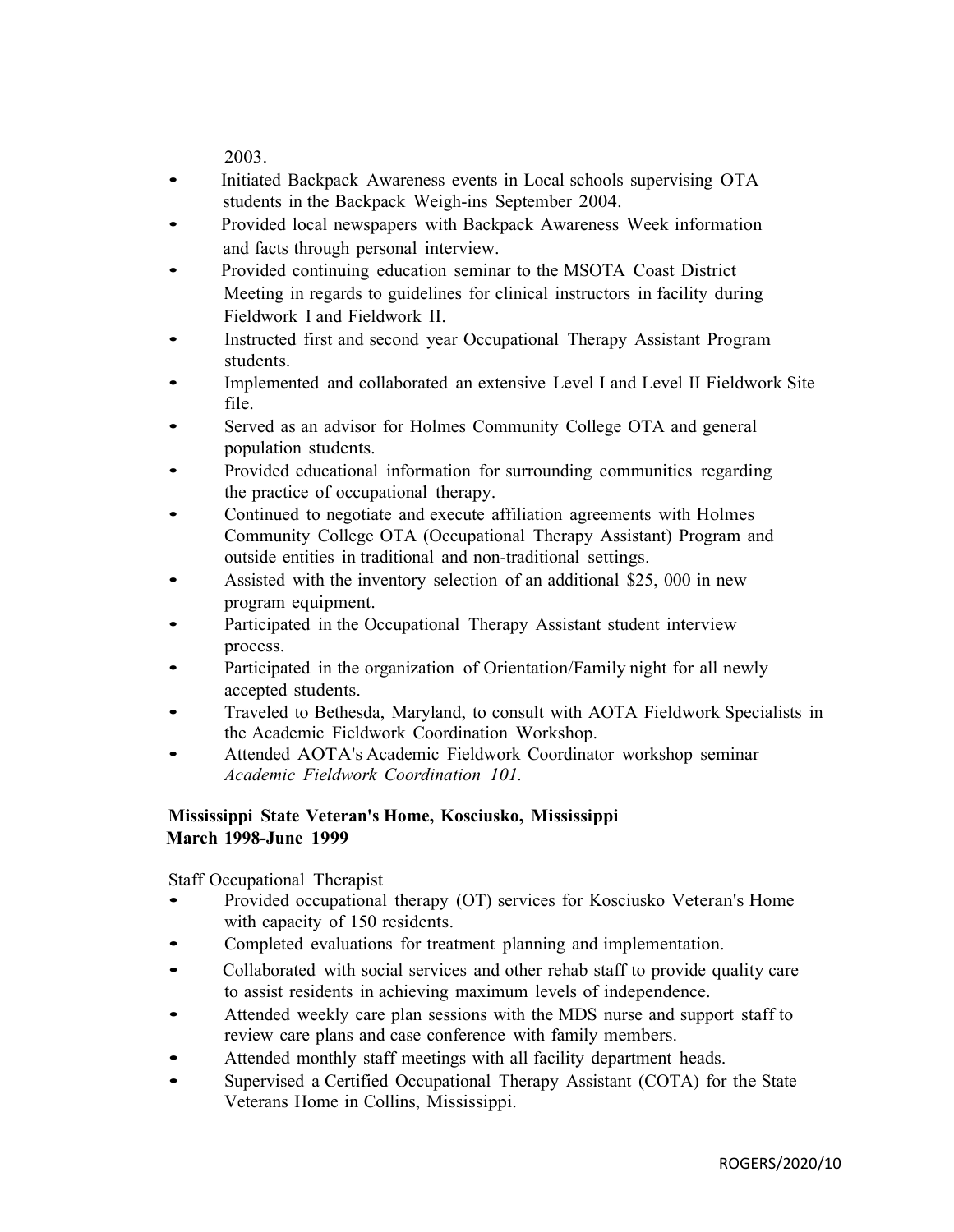- Supervised the on-staff COTA at Mississippi State Veterans Home, Kosciusko, Mississippi.
- Ordered and designed special adaptive equipment and splints for residents.
- Case conferenced with physicians regarding treatment plan changes or resident problems.
- Designed and implemented OT protocols for the department.
- Implemented group therapy in collaboration with the staff speech language pathologist.
- Provided in-service training to certified nursing assistant (CNA's) and nursing staff related to occupational therapy intervention.
- Set up a booth during National Occupational Therapy Month to promote the profession.
- Incorporated horticulture into activities of daily living (ADL) and leisure skills activities to provide residents with purposeful activity.
- Case conferenced with family/responsible party.

#### **Sta-Home Health Agency**

#### **June 1995-February 1998**

- Senior Therapist for six county area.
- Attended monthly planning sessions with interdisciplinary team.
- Provided OT services for the Sta-Home Carthage Corporation which covers a six county area.
- Provided in-service training to each satellite office covering topics in the occupational therapy area.
- Ordered supplies and inventory for the five occupational therapists in the corporation.
- Supplied OT services in the absence of other occupational therapist.
- Designed a rehab protocol for mastectomy patients.
- Completed evaluations for treatment planning and implementation.
- Supervised OT/COTA students during clinical affiliation.
- Provided presentations for various community and civic organizations with the program "What is Occupational Therapy".
- Guest lecturer at Mississippi Private School Association District Convention.
- Provided rehab to Choctaw Residential Nursing Home on consult basis through contract with Sta-Home.
- Participated on the committee in choosing the recipient of the prestigious Sonya Robinson Award.
- Attended all continuing education workshops provided by Sta-Home.
- Attended Mississippi Legislature to lobby to Home Health Services and Improvement.
- Collaborated with Medicaid System in regards to all pediatric evaluations in home health.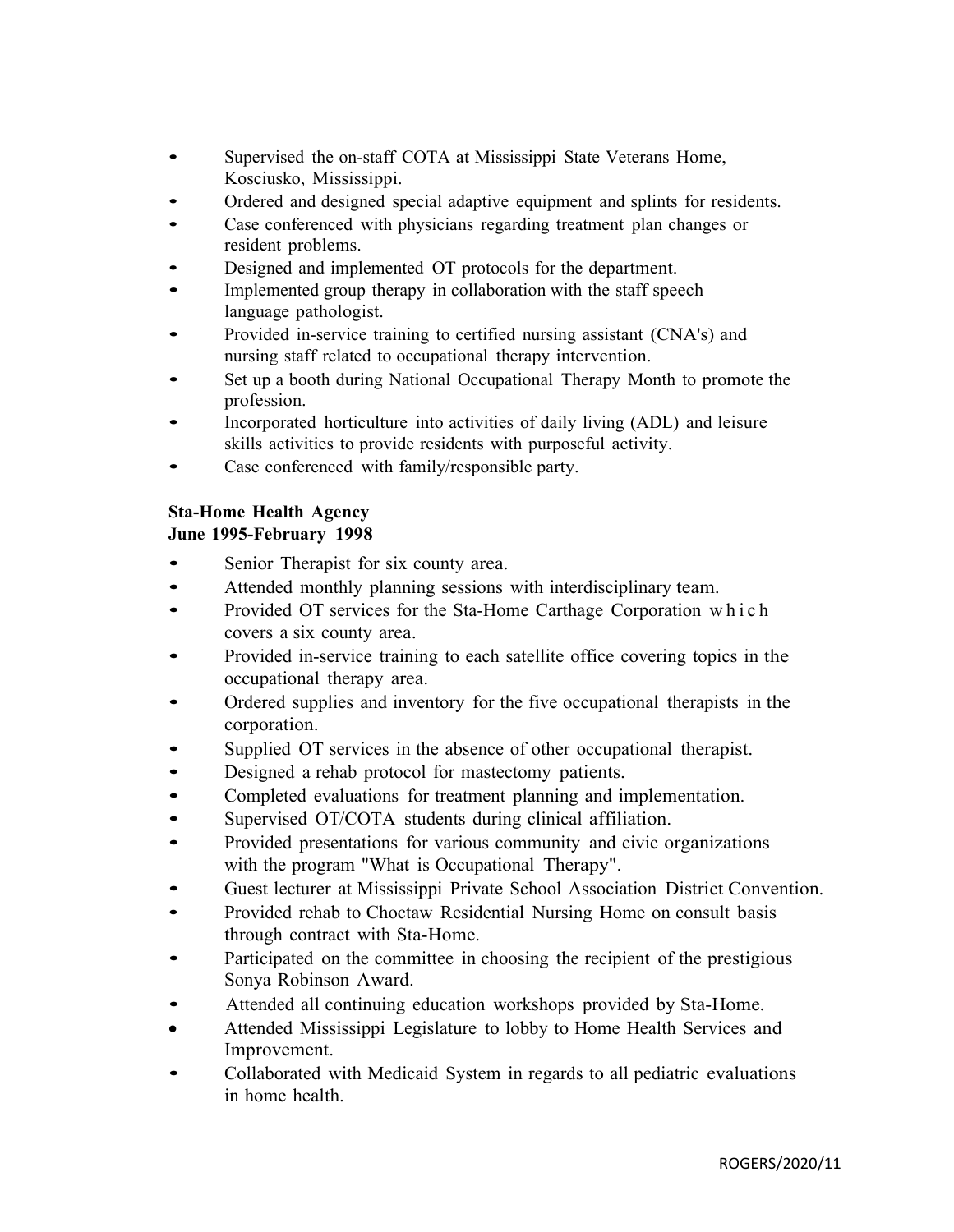1996-1997 Therapist of the Year. **Leake County School Systems Attala County School Systems Consultant-Special Services September 1996-1998**

- Provided consultation services to students in the local public schools.
- Available for review of IEP with faculty and family.
- Performed evaluations and implemented treatment plans.
- Provided weekly therapy sessions when needed.
- Provided follow-up intervention over the summer months.
- Provided instructors with hand-outs and education regarding <sup>o</sup> ccupational therapy services.
- Provided in-service instruction to faculty of Attala County School District.

#### **Lackey Memorial Hospital Senior Care Unit Forest, Mississippi January 1996 - November 1997**

- Staff occupational therapist for Geri-Psych Unit (10-Bed Facility).
- Consultation services provided.
- Performed evaluations and implemented treatment plans.
- Case conferenced on <sup>a</sup> regular basis with social services and counselors.
- Provided in-service and educational booth at Senior Fair for the community.
- Led group on regular basis to maximize residents' independence levels.

#### **Professional Presentations, Publications, Research and Scholarship\_\_\_\_\_\_\_\_**

- Co-authored and published an article with Dr. Kimberly Willis in the Journal of the Mississippi Medical Association, Vol. LXI, No. 4, 2020. The title of the publication is *Top Ten Facts You Need To Know for Referral of Your Patient to Occupational and Physical Therapy.*
- April, 2019 contributing author of the article*, Drug Testing in the Chronic Pain Management Population: Recommendations from the University of Mississippi Opioid Task Force,* published in the Journal of the Mississippi State Medical Association.
- Panel member for Seminar I September 2019 for the IPE Seminar Opportunities 2019- 2020. Topic was entitled *Living Your Best Life: An Interprofessional Look at Prevention.*
- Presented a wellness talk for the Healthy Back Series which was sponsored by the UMMC Wellness office.The presentation was on May 8, 2019 at noon and was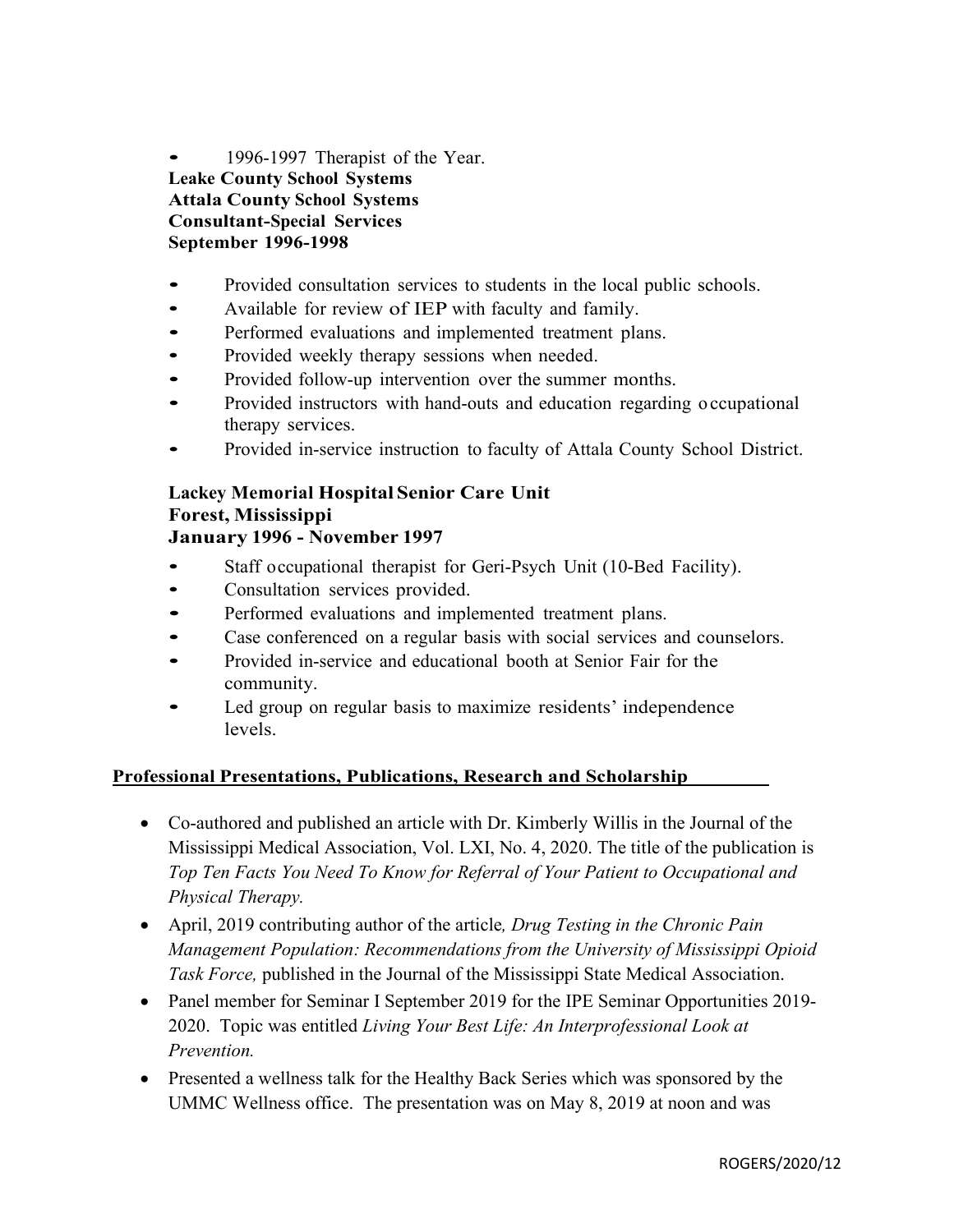entitled *Occupational Therapy (OT) and The Role of OT in Maintaining A Healthy Back.*

- Presented on May 2, 2019 for the MSOTA Central District meeting. This presentation was on the recently transition of the OT Master's Program to the OTD Program and the meaning of Capstone Experience and Project.
- Presented at the AOTA Annual Conference in New Orleans, LA on April 5 in the poster sessions. The research poster presented was entitled *Assessing Occupational Therapists' Attitudes, Knowledge, and Perceptions of the Occupational Therapy Doctorate Capstone Experience Through Professional Development.*
- Research advisor and PI for student research project: *Assessing Occupational Therapists' Attitudes, Knowledge, and Perceptions of the Occupational Therapy Doctorate Capstone Experience Through Professional Development* –Fall/Spring 2019.
- January 25, 2019 presented for the Rotary Club of Carthage, MS. The presentation was entitled *How Can You Be A Change Agent in Leake County*?
- Presented on September 26, 2018, a UMMC-wide Participatory Ergonomic Presentation entitled *Best Practice Ergonomics: How to Design Your Comfort Zone at Work.* This event was in conjunction with a student service- learning project offering free workplace ergonomic assessments to employees who attended and requested the assessment.
- Presented for MSOTA on April 19, 2018. The presentation was entitled *A Case Study Using the AOTA Occupational Therapy Framework (OTPF)* and was interactive.
- Presented Concurrent Session titled *Closing the Gaps for Continuity of Care Through Collaborative Venture* at the 2017 ASAPH Conference in San Antonio, Texas.
- Interdisciplinary speaker on March 22, 2018 for OT, PT, PharmD, SOM, and SON Simulation. The topic lecture was Empathy.
- MSOTA Presenter for Meridian District Meeting on September 30, 2017. The presentation was entitled: *Benefits of User-Friendly Ergonomics and the Occupational Therapy Practice Framework.*
- Presented a research project poster at the 2017 AOTA Annual Conference & Centennial Celebration on March 30, 2017. Poster title was *Evaluations in Occupational Therapy: A Comparison of Standardized and Non-standardized. Poster #2196.*
- 2016, July 28-30 attended the 2016 Exercise and Physical Activity in Aging Conference in Indianapolis, Indiana providing a presentation poster entitled *Evaluations in Occupational Therapy: A Comparison of Standardized and Non-standardized.*
- Presented in the poster presentation of the UAB Health Disparities Research Symposium- UAB Birmingham, Alabama, Thursday, April 21, 2016. The presentation was entitled: The University of Mississippi Medical Center (UMMC) Community Health Advocacy (CHA) Training Program: Review and Evaluation.
- Discussion Leader for the Health Disparities Journal Club on March 16, 2016. Article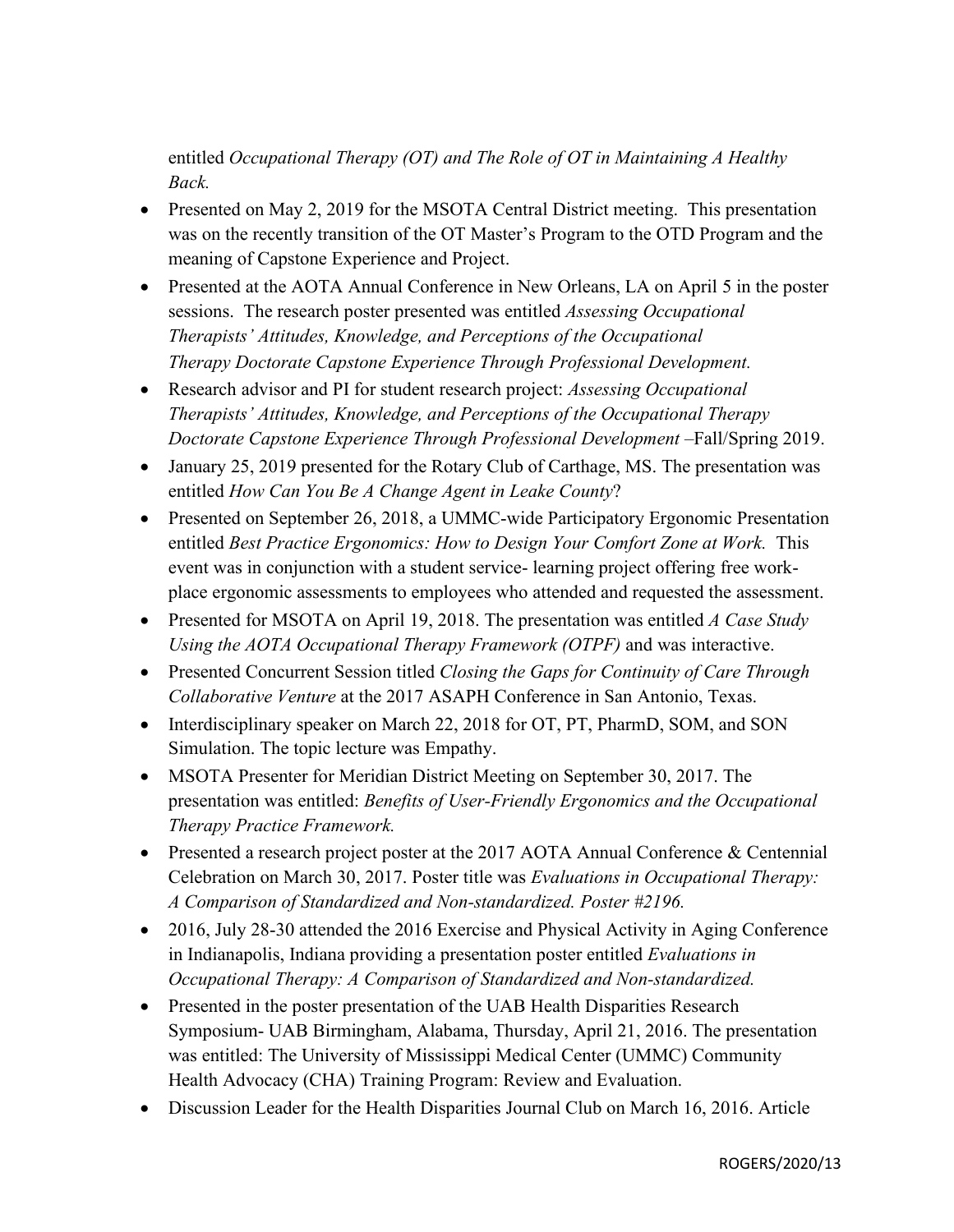discussed was Model Communities: A Vital Strategy to Implementing Policy and Environmental Change for Active Living and Addressing Health Equity in Suburban Cook County, Illinois. *Am. Journal of Health Promotion*: January/February 2014/

- Guest radio host on MS Public Broadcasting-*Healthy and Fit* with Dr. Deborah Minor, June 1, 2015. The topic presented was safety to kick-off National Safety Month.
- Provided the UMMC CHA Training to a group at Galloway United Methodist Church in Jackson- February 28, 2015 with approximately 22 trainees.
- Presented *Safety First*: *Using Ergonomics to Prevent Injury* for the UMMC Biostatistics Team on April 15, 2015 with approximately 20 team members present.
- Provided a Panopto presentation that was accessible through UMMC Health Stream to allow employees to view *Safety First: Using Ergonomics to Prevent Injury.*
- Provided *Safety First: Using Ergonomics to Prevent Injury which was tailored* to focus on ergonomic safety in the Perioperative Department with 46 attendees March 11, 2015.
- Provided an Ergonomic in-service entitled *Safety First: Using Ergonomics to Prevent Injury* for UMMC-UHHS Human Resources. This general audience session was open to all UMMC employees on March 4, 2015, with approximately 50 in attendance.
- Presented poster at the 2015 AOTA Conference in Nashville, TN. One research team member and new grad assisted with the presentation entitled *Fall Risk Assessments: Predicting Falls in the Well Elderly*.
- Provided the lecture on Professionalism and Privacy to the UMMC M1 students regarding certification in the UMMC CHA Training curriculum with 150 students on January 8, 2015.
- As a research group co-leader, the student research project has been accepted as a poster presentation for the 2015 AOTA National Conference.
- In February, 2015, was a guest radio host with Dr. Rick deShazo on his original Southern Remedy Radio Show aired by MS Public Broadcasting.
- Presented the objectives of the UMMC Community Health Advocate Program for the Mississippi Conference of the United Methodist Church on October 6, 2014 at Camp Wesley Pines, Hazelhurst, MS.
- Presented *A Happy Marriage: An Interprofessional On-line Cohort Embraces Innovative, Community-Building Online Tools* at the Association of Schools of Allied Health Professions Conference in Orlando, Florida on October 25, 2013.
- Participating designer of UMMC MOT curriculum poster entitled *A Picture is Worth a Thousand Words: Developing a Curriculum Graphic to Convey Complex Ideas to Students Fieldwork Managers and Accreditation Bodies.* The poster was accepted for presentation at the 2013 ASAHP Annual Conference in Orlando, Florida.
- Presented continuing education 4 credit hour course "Thinking Outside the Box" for the 2013 Spring MSOTA Conference" in Brandon, Mississippi.
- Provided an in-service to the UMMC Rowland Medical Library Staff on "Ergonomics"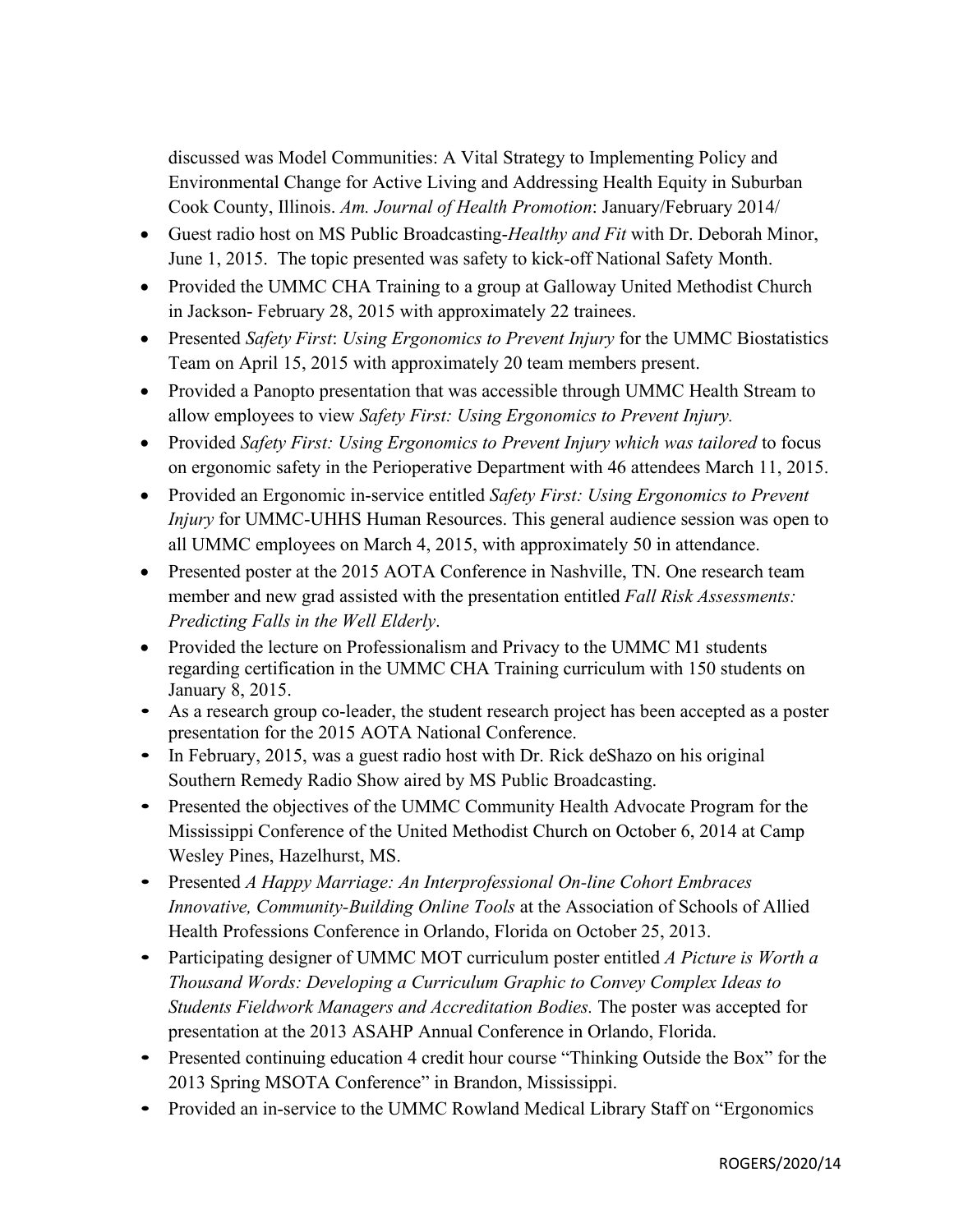in the Workplace- Part I and Part II- July 13 and July 20, 2012.

- Presented "Thinking Outside the Box" for North Mississippi Medical Center's Fall Conference in Tupelo, Mississippi –October 2012.
- Presented an informational PowerPoint presentation regarding the importance of membership within the state and national organizations for the MSOTA Spring Conference General Assembly in April, 2011. Emphasis was placed on the Centennial Vision and the OT branding of *Living Life to Its Fullest.*
- Presented a continuing education 4 credit hour course to MSOTA-Central District regarding *Back to the Basics of Occupational Therapy-* summer 2010.
- Presented Back Safety and Body Mechanics In-service in compliance with yearly safety standard requirements for the following corporation: Applied Geo Technology
	- Carthage, Mississippi Campus
	- Choctaw, Mississippi Campus of Wells Lamont, Philadelphia, Mississippi Adult Day Care Centers, Philadelphia, Mississippi
- Presented "How to Be An Effective Clinical Instructor" for MSOTA Central District in 2005.
- Presented an in-service on *Clinical Instructor Guidelines for Supervision of the Occupational Therapy Assistant Student* to the Coastal District of Mississippi Occupational Therapy Association September 2004.
- Presented an in-service to Harbor View Hospital Interdisciplinary Team on *Occupational Therapy and the Schizophrenic Patient*.
- Organized and completed history of occupational <sup>t</sup> herapy and presented to Walnut Grove Sta-Home Health Office.
- Proposed and implemented an energy conservation/work simplification program protocol for presentation to the Sta-Home Health Agency's Rehab Staff during monthly planning session.
- Lectured on *Occupational Therapy for the Arthritic Patient* at the Scott County Senior Citizen Health Fair. Represented Medi-Comp Senior Care Unit.

#### **Professional Development Experiences**

| 2020 | Received Graston Technique Certification, March 7-8                         |
|------|-----------------------------------------------------------------------------|
| 2020 | Completed AOTA Continuing Education Seminar entitled The New                |
|      | Occupational Therapy Evaluation/Re-evaluation Codes: Language and           |
|      | Components, $2^{nd} Ed$ .                                                   |
| 2019 | Jumpin' Jigawatts! Electrifying the Classroom With Collaborative Technology |
|      | Robin Thompson, Rebecca Butler, and Molly Ratcliff The University of        |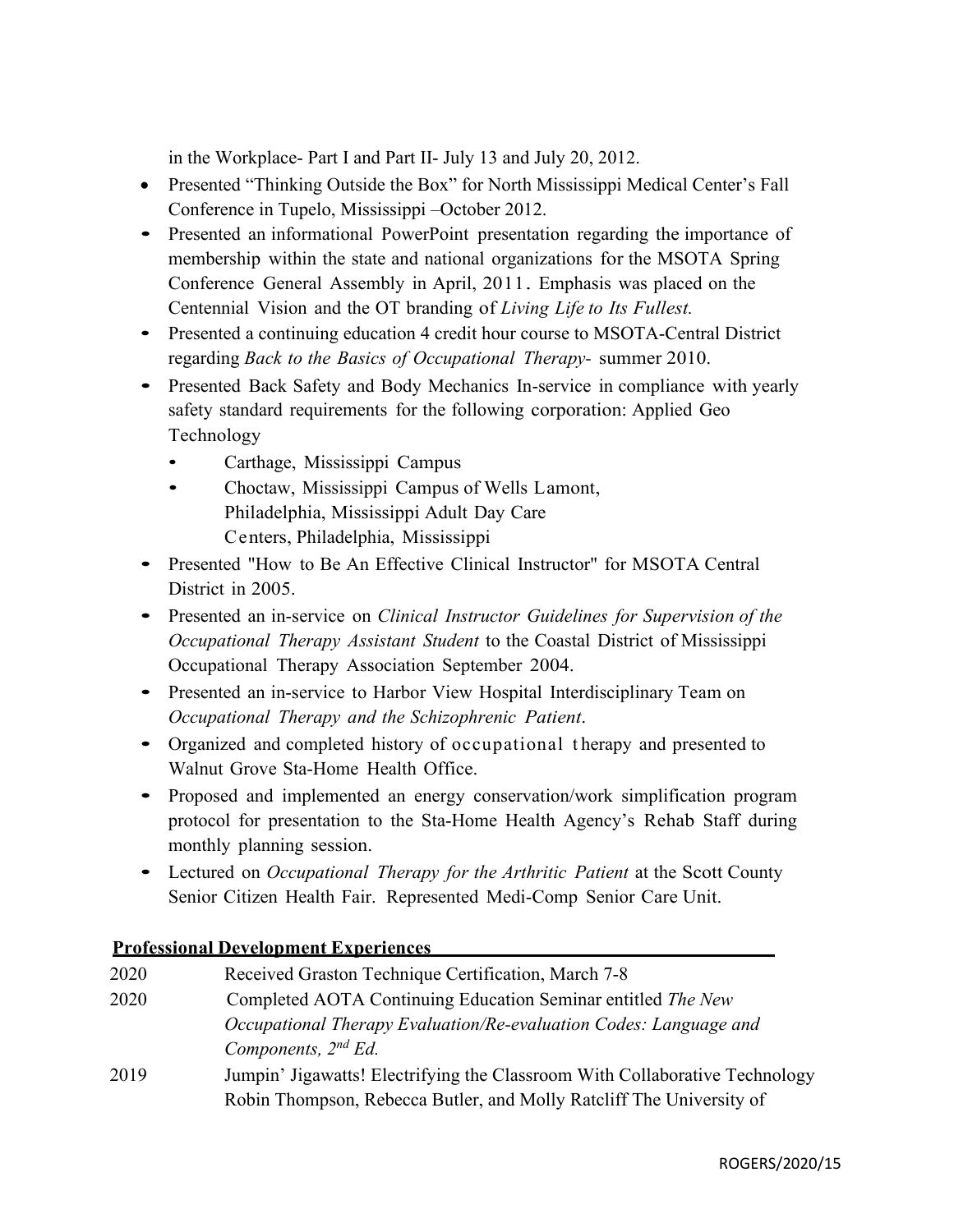|         | Mississippi Medical Center.                                                      |
|---------|----------------------------------------------------------------------------------|
| 2019    | Anatomy, Pathology and the Healing Process of Ergonomic Injuries Webinar,        |
|         | The Back School, July 24, 2019 by Mike Pace                                      |
| 2019    | Completed AHA Heartcode BLS Training to become certified as a BLS                |
|         | instructor for the occupational therapy and physical therapy students' training. |
|         | Completed and became certified on May 15, 2019.                                  |
| 2019    | Attended SHRP Research Day on April 26, 2019 and participated in listening to    |
|         | poster presentations and clinic table presentations from all disciplines from    |
|         | SHRP.                                                                            |
| 2019    | Attended the AOTA Annual 2019 Conference AFWCC Academic Leadership               |
|         | Council Meetings held on April 2-3, 2019.                                        |
| 2019    | Attended the Annual AOTA Conference in New Orleans, LA from April 1-5,           |
|         | 2019. Attended multiple sessions and provided a poster presentation.             |
| 2019    | Attended AOTA 2019 Annual Conference AMSIS Educational Sessions which            |
|         | included Short Course 206 - (SIS) AESIS Using Video Cases as Simulation to       |
|         | Develop Clinical Reasoning and Prepare Students for Live Client Interactions.    |
| 2019    | Attended AOTA 2019 Annual Conference Session Short Course 218 entitled           |
|         | How Vision Impacts Function: The Role of the OT Practitioner in Identifying      |
|         | and Treating Visual Impairments Throughout the Lifespan.                         |
| 2019    | Attended Envision Conference East in Birmingham, AL on March 22-23, 2019.        |
|         | Participated in the following sessions:                                          |
|         | Developing a Low Vision Diabetes Program, Visual and non-Visual technology       |
|         | for Accessing News, Novels, and Textbooks, Best Practices and Collaborations     |
|         | in Service Delivery to Older Persons with Vision Loss, Optimizing Independence   |
|         | and Meaningful Occupational for Deficits in Visual Processing and Neuro-         |
|         | cognition from Glioblastoma, and Developing a Reading Behaviors Assessment       |
|         | for Clients with Glaucoma.                                                       |
| 2018-19 | Leadership & Management Coordinator, Academic Education Special Interest         |
|         | Section for AOTA.                                                                |
| 2018    | Attended SHRP Research Day on April 27, 2018 and participated in listening to    |
|         | poster presentations from all disciplines of SHRP.                               |
| 2018    | Participated in SHRP Alumni Day and Continuing Education on April 6, 2018        |
|         | with sessions entitled: Mississippi's Health and Policies to Affect It, The      |
|         | Ongoing Health Care Debate, The Theory and Practice of Being Intentional,        |
|         | Health Care Ethics in the Digital Age, and Mississippi's Opioid Epidemic and     |
|         | <b>Associated Ethical Dilemmas.</b>                                              |
| 2018    | Attended MSOTA 2018 Central District Meeting on April 19th and participated      |
|         | in the poster presentations by actively listening to presentations.              |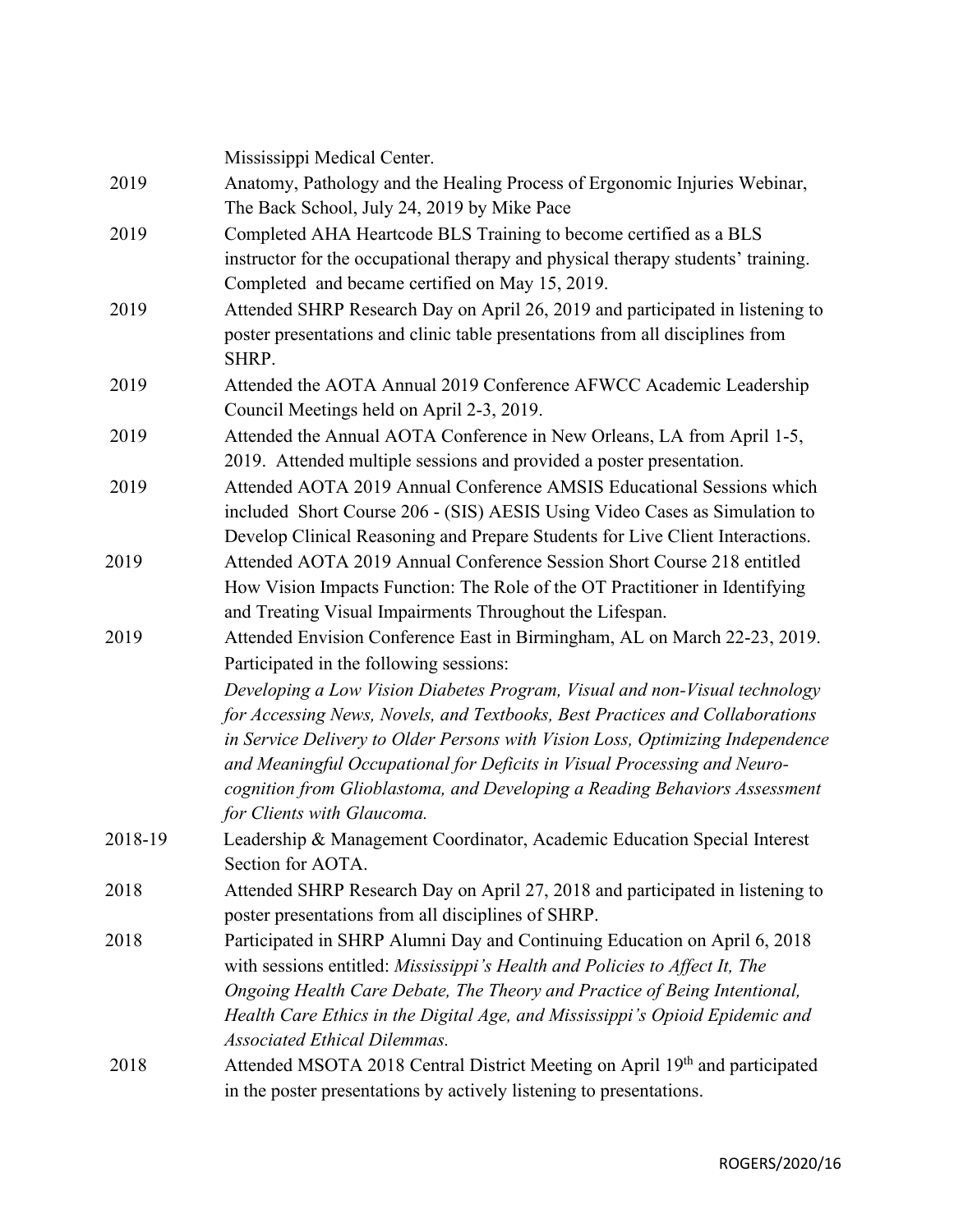| 2017    | Attended and participated in the Department of OT Research Presentations at<br>UMMC SHRP on November 17.                                             |
|---------|------------------------------------------------------------------------------------------------------------------------------------------------------|
| 2017    | Participated in ASAHP's Annual Conference sessions-Opening Keynote<br>Presentation and Poster Presentations-October 18-20.                           |
| 2017    | Attended and participated in OSSUR Advanced Technology Symposium-                                                                                    |
| 2017    | Outcomes & Rehab on August 2, 2017-Jackson, MS.<br>June 26-28 attended and participated in Touch Bionics by OSSUR. Completed i-                      |
|         | digits 3 day Advanced Workshop.                                                                                                                      |
| 2017    | Mid-Career Women Faculty Development Workshop-May 30-31                                                                                              |
| 2017    | Attended UMMC Schwartz Center Rounds/Disability Inclusion: getting to<br>Know & Interact with People with Disabilities, May 16.                      |
| 2017    | Attended AOTA Annual Conference and Centennial Celebration. Participated in<br>Short Course 131- (AOTA) (SIS) AMSIS Private Practice Annual Program: |
|         | Branding and Marketing: Strategies for Private Practice                                                                                              |
| 2017    | Attended Short Course 121-AOTA Annual Conference: AOTA) (SIS) EDSIS                                                                                  |
|         | Annual Program: The Doctoral Experiential/Cultivating & Sustaining                                                                                   |
|         | Relationships That Support OT Education, Community, & OTD Student                                                                                    |
|         | Outcomes                                                                                                                                             |
| 2017    | AOTA Annual Conference Poster Presentation, March 30, 2107 entitled A                                                                                |
|         | Description of Current Occupational Therapy Practice in School-Based<br>Settings: A Pilot Study                                                      |
| 2017    | Attended SHRP Alumni Day participating in CEU courses: Ethics in Healthcare                                                                          |
|         | and Social Media and U: Appropriate Personal Use of Social Media.                                                                                    |
| 2017    | Faculty advisor for a group of OT students/Radiological Science students in a                                                                        |
|         | collaborative clinical table for SHRP Research Day. Placing 3 <sup>rd</sup> of 16 Clinical                                                           |
|         | Tables the title of the abstract was Diagnosis and Treatment Intervention for the                                                                    |
|         | Patient with Rheumatoid Arthritis: A Collaborative Venture.                                                                                          |
| 2017    | Attended MSOTA Spring Conference. Tracks attended were "Cardiac Rehab",                                                                              |
|         | "Occupational Therapy and Sleep", and "Pain Management" on March 25.                                                                                 |
| 2017    | Attended MSOTA Central District meeting on April 20 <sup>th</sup> . Attended the UMMC                                                                |
|         | SHRP OT student poster presentations and "2017 Fieldwork Educator Update"                                                                            |
|         | by Robin Davis of UMMC's OT Program.                                                                                                                 |
| 2015-17 | Quarterly Editor, Administration & Management Special Interest Section                                                                               |
| 2016    | Participated in the live CME Activity- CSS Rehab Grand Rounds: Cross-                                                                                |
|         | Cultural Observations of Autism in Jackson, MS on October 20, 2016.                                                                                  |
| 2016    | Participated in the 2016 Exercise and Physical Activity in Aging Conference                                                                          |
|         | (ExPAAC II) July 28-30 in Indianapolis, Indiana.                                                                                                     |
| 2016    | Participated in the iCAP workshop: Three Dimensional Research Innovation in                                                                          |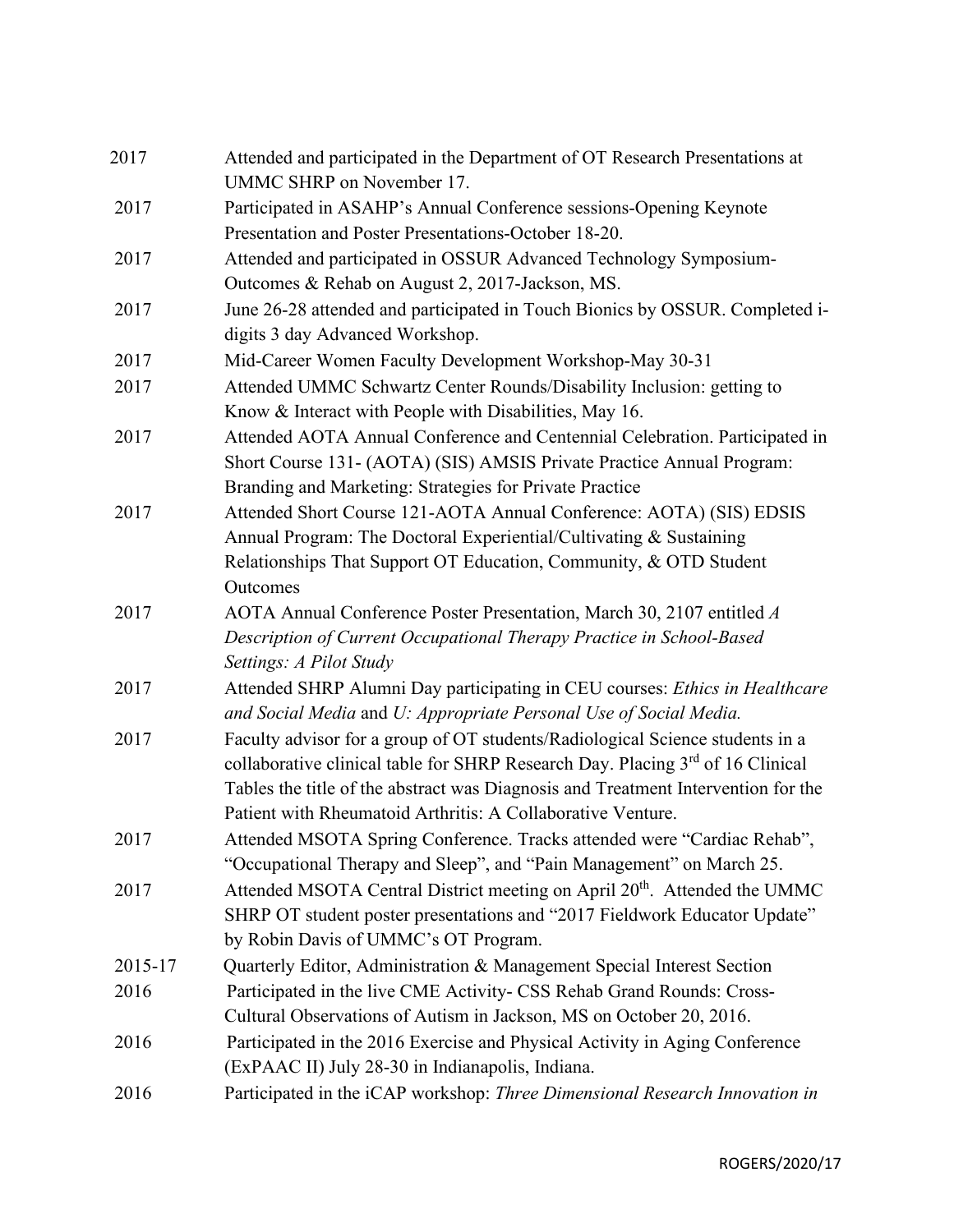|         | <i>Applied Health Sciences</i> on February 1, 2016.                                                                                   |
|---------|---------------------------------------------------------------------------------------------------------------------------------------|
| 2015    | Attended UMMC Back to the Basics-Anatomy Review of the Spine,                                                                         |
| 2015    | September.<br>Guest of Dr. Deborah Minor on MS Public Broadcast Radio Show Health and                                                 |
|         | Fit June 1. Topic- Safety from the OT Perspective as June is National Safety<br>Month.                                                |
| 2015    | Attended the UMMC Trainee Talks on March 26 in promotion of the UMMC<br>institutional goal of increasing interprofessional education. |
| 2015    | Attended AOTA National Conference in Nashville, TN from April 16-18, 2015.                                                            |
| 2015    | Completed a peer performance appraisal for a colleague as recommended by the<br><b>SHRP Promotions and Tenure Committee.</b>          |
| 2015    | Serve as the advisor for the SHRP MOT Class of 2017.                                                                                  |
| 2015    | Completed Health Stream "Ebola Virus Disease Preparedness".                                                                           |
| 2015    | Chosen for Chair of the AMSIS committee on Administration and Management.                                                             |
|         | Declined due to specific DHA responsibilities and work responsibilities.                                                              |
| 2014-15 | Primary investigator for the OT2 group completing a research project regarding<br>Facility Developed Assessments.                     |
| 2014    | Participated in the NBCOT launch Beta Test of New OT Gaming Platform.                                                                 |
| 2013-14 | Served as a primary investigator for a UMMC student research group                                                                    |
|         | completing a research project entitled Correlation of Fall Risk Factors and Fall                                                      |
|         | Risk Assessment Scores.                                                                                                               |
| 2014    | Served as a team member to revise the University of Mississippi Medical Center                                                        |
|         | Community Health Advocate Curriculum                                                                                                  |
| 2014    | Provided and completed Ergonomic Workstation evaluations for 5 office                                                                 |
|         | workstations in the Office of the Vice Chancellor. This was a collaborative                                                           |
|         | service learning project with the SHRP MOT Class of 2015                                                                              |
| 2014    | Served as a research group co-leader on one of the UMMC Student research<br>teams.                                                    |
| 2014    | Participated in the American Association of Cardiovascular and Pulmonary                                                              |
|         | Rehabilitation webcast: Why is My Patient So Irritable? Dealing with                                                                  |
|         | Anger/Hostility.                                                                                                                      |
| 2014    | Participated in the AOTA RA on line meeting spring March 14-28 in<br>preparation for AOTA Spring Annual Conference.                   |
| 2014    | Attended AOTA Annual Conference and Expo Hands on Advocacy: A Visit to                                                                |
|         | Capitol Hill-April 1.                                                                                                                 |
| 2014    | Attended Cultural Fluidity: Translating International Lessons into Local Practice<br>at AOTA Annual Conference and Expo.              |
| 2014    | Obtained CEAS I certification as a Certified Ergonomics Assessment Specialist                                                         |
|         |                                                                                                                                       |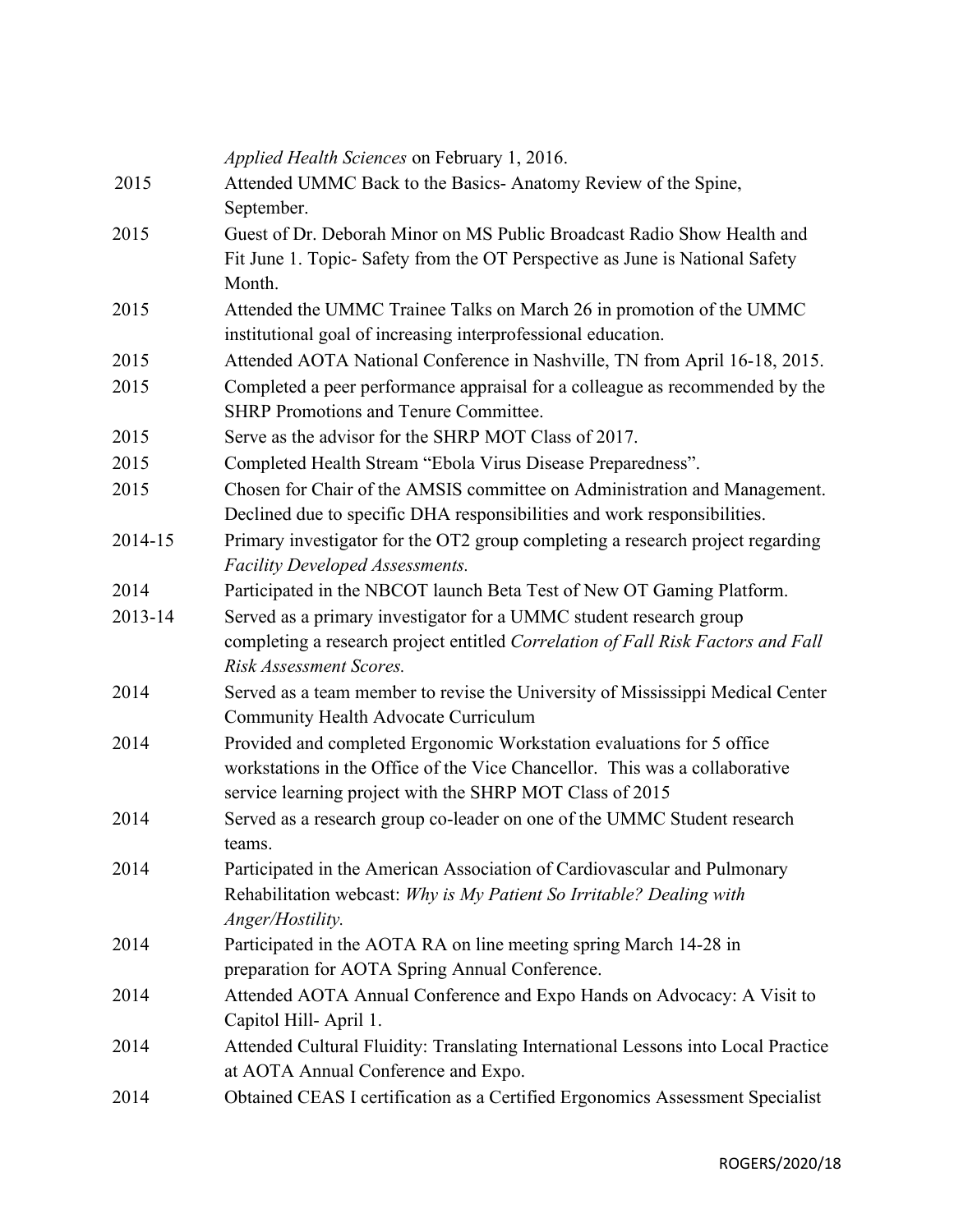|      | on February 7, 2014.                                                                      |
|------|-------------------------------------------------------------------------------------------|
| 2013 | Attended AOTA's 93 <sup>rd</sup> Annual Conference and Expo in San Diego, California      |
| 2013 | Attended and participated in the RA on-line preparation meetings for the face-            |
|      | to-face meeting at AOTA Annual Conference in San Diego, California                        |
| 2013 | Served on the AOTA Representative Minutes Review Committee                                |
| 2013 | Attended MSOTA Legislative Appreciation Day at the MS State Capitol                       |
| 2013 | Attended and participated in the 2013 Poverty Simulation Workshop                         |
|      | representing the SHRP DHA Program                                                         |
| 2013 | Served as co-author in writing the proposal A Healthier "U" with Chameka                  |
|      | Robinson of Rowland Medical Library. The UMMC Library was awarded                         |
|      | \$1,000.00 to conduct the project.                                                        |
| 2013 | Attended MSOTA District Mini-Conference on September 12 with title of                     |
|      | presentation Experienced-Based to Evidence-based Practice: Building a                     |
|      | Foundation.                                                                               |
| 2013 | Attended the Double Scoop Workshop Series by UMMC Academic Affairs,                       |
|      | SHRP and SON.                                                                             |
| 2013 | Completed the reviewing of 54 Proposal submissions for the 2014 AOTA                      |
|      | Annual Conference and Expo.                                                               |
| 2013 | Attended Concurrent Session: Does Collaboration Lead to Fewer Diagnostic                  |
|      | Errors by Jim Carlson of Rosalind at the 2013 ASAHP Annual Conference.                    |
| 2013 | Participated in Institute for Healthcare Improvement's on-line CEU entitled               |
|      | Author in the Room: Management of Gout: A 57 Year Old Man With a History                  |
|      | of Podagra, Hyperuricemia, and Mild Renal Insufficiency.                                  |
| 2012 | Attended the AOTA National Conference and Expo in Indianapolis, Indiana                   |
|      | from April 24- April 28, 2012.                                                            |
| 2012 | Participated in UMMC's TEDMED 2012 Program- April 12                                      |
| 2012 | Served on a face-to-face Task Group during the 2012 conference regarding in-              |
|      | creasing support and communication among all RA leaders in smaller state                  |
|      | regions                                                                                   |
| 2012 | Attended the MSOTA Spring Conference April 13-14, 2012.                                   |
| 2012 | Actively participated in the AOTA representative assembly on-line meeting                 |
|      | from April 9- April $16th$ in preparation for the AOTA face-to-face meeting.              |
| 2012 | Attended UMMC 4 <sup>th</sup> Annual University of Mississippi Health Care Rehabilitation |
|      | Conference in February.                                                                   |
| 2011 | Participated in AOTA Fall On-Line Representative Assembly meeting.                        |
| 2011 | Participated in the March 28-April 1, 2011 AOTA online task group                         |
|      | conference.                                                                               |
| 2011 | Attended the AOTA National Conference and Expo in Philadelphia,                           |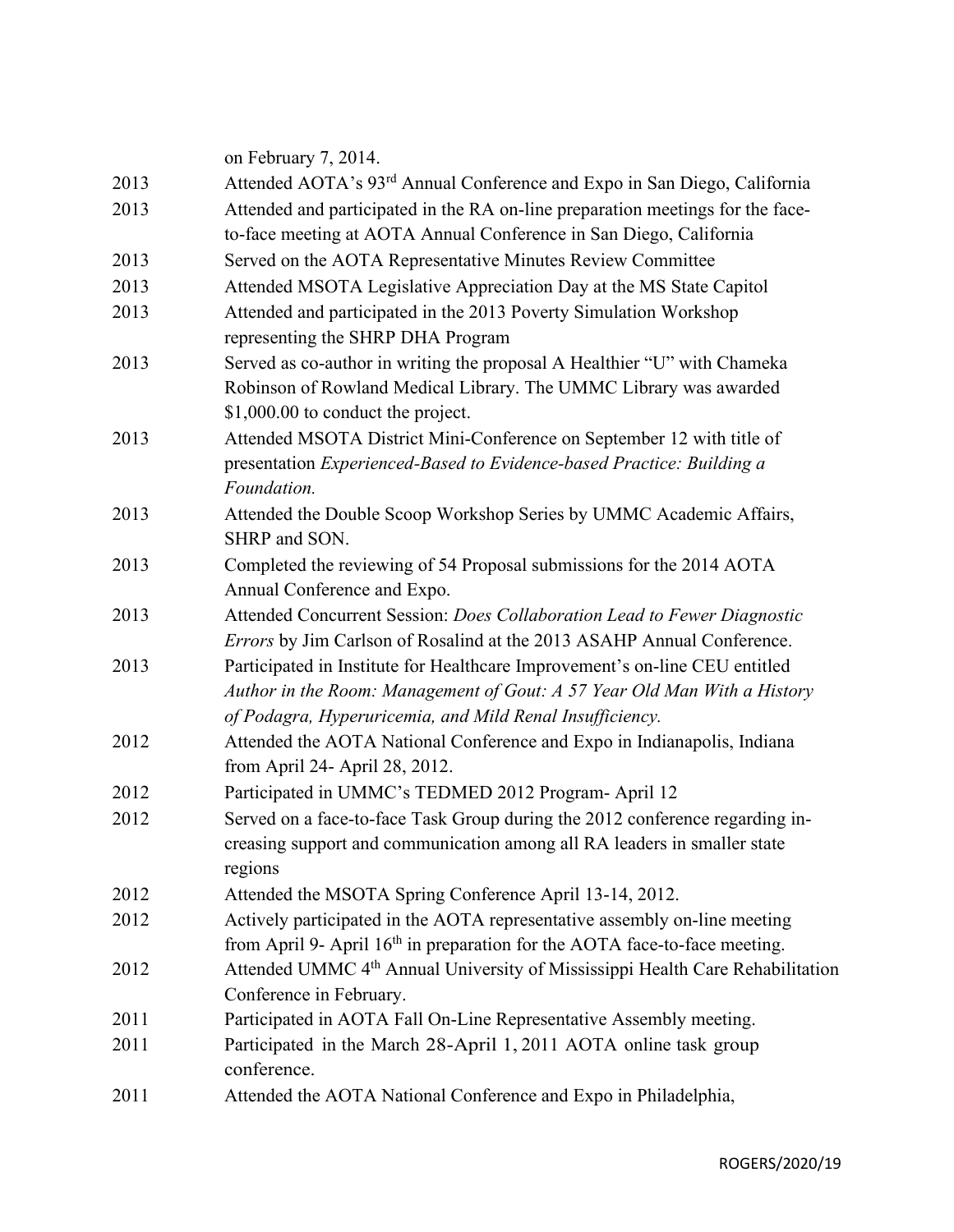|         | Pennsylvania from April 12 - April 17, 2011.                                                                                       |
|---------|------------------------------------------------------------------------------------------------------------------------------------|
| 2011    | Participated in the AOTA face to face representative assembly meeting at the<br>National Conference in Philadelphia, Pennsylvania. |
| 2010    | Participated in UMMC's continuing education seminar - "Ten Ways to Put                                                             |
|         | Your License at Risk"- November 12, 2012.                                                                                          |
| 2010    | Attended MHA continuing education course- Documentation for Physical                                                               |
|         | Therapy, Occupational Therapy and Speech Therapy-Defending Your                                                                    |
|         | Documentation.                                                                                                                     |
| 2010    | Completed Documentation to Support Skilled PT, OT and Speech Therapy                                                               |
|         | Services: Prove Medical Necessity with Accurate Documentation by Gawenda                                                           |
|         | Seminars.                                                                                                                          |
| 2010    | Participated in the spring meeting of the Representative Assembly for AOTA in                                                      |
|         | Orlando, Florida from April 27-29, 2010.                                                                                           |
| 2010    | Participated in the spring meeting online for AOTA on -line from April 5-9,                                                        |
|         | 2010.                                                                                                                              |
| 2010    | Attended UMMC SHRP - Alumni Reunion with CEU course- Tai Chi and                                                                   |
|         | Yoga.                                                                                                                              |
| 2010    | Completed Pay-For-Performance: Returning to Outcomes-Based Rehabilitation.                                                         |
| 2010    | Acquired Certification in Tai Chi for Arthritis and Fall Prevention on July 18,                                                    |
|         | 2010. Master Trainer - Sheila Rae educated by Dr. Paul Lam.                                                                        |
| 2009-10 | Participated as an AOTA Task Group member in on-line meetings in preparation                                                       |
|         | for national conference meetings.                                                                                                  |
| 2009    | Participated in MSOTA Spring Conference 2009 in Jackson, MS.                                                                       |
| 2009    | Attended Southeastern Association of Cardiopulmonary Rehabilitation Spring                                                         |
|         | Conference in Tupelo, MS.                                                                                                          |
| 2009    | Actively participated in Introduction to Functional Capacity Evaluation by Well-                                                   |
|         | ness Works.                                                                                                                        |
| 2009    | Attended MHA continuing education course: PT/OT/Speech Preparing for the                                                           |
|         | RAC Comprehensive: Coding and Reimbursement Documentation.                                                                         |
| 2009    | Actively participated in Introduction to Functional Capacity Evaluation by                                                         |
|         | Wellness Works.                                                                                                                    |
| 2009    | Participated in the Legislative Breakfast sponsored by Mississippi Tri-                                                            |
|         | Alliance where OT's across the state have an opportunity to inform state                                                           |
|         | representatives and senators about upcoming issues and the needs of the state                                                      |
|         | related to therapy.                                                                                                                |
| 2008    | Attended MSOTA Spring Pre-Conference meeting.                                                                                      |
| 2008    | Attended MSOTA Northern District Continuing Education Seminar on                                                                   |
|         | Seating and Positioning and Basic Immobilization Splinting.                                                                        |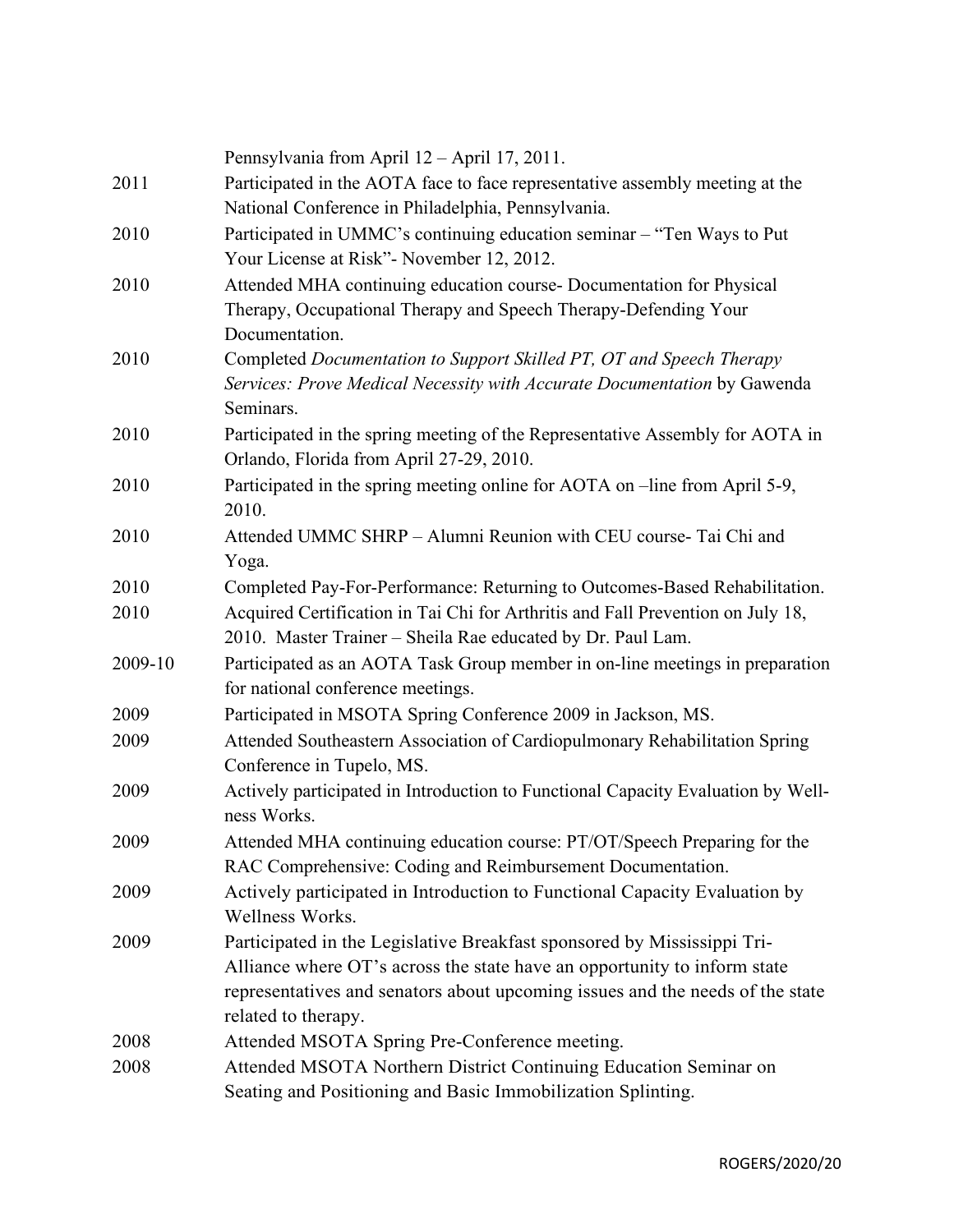| 2006 | Participated in Cross Country Education's Therapeutic Yoga: Bridging<br>Ancient Practices with Traditional Therapy Techniques.                                                                                                                                 |
|------|----------------------------------------------------------------------------------------------------------------------------------------------------------------------------------------------------------------------------------------------------------------|
| 2005 | Participated in ACOTE's Evaluator Accreditation Workshop in Bethesda,<br>Maryland.                                                                                                                                                                             |
| 2005 | Attended the continuing education course entitled "How to Jump Start<br>Learning for Children with Sensory Dysfunction" in Jackson, Mississippi in<br>preparation for teaching pediatric courses at Holmes Community College.                                  |
| 2004 | Attended the MSOTA Spring Conference continuing education program.                                                                                                                                                                                             |
| 2004 | Participated in Pediatric Feeding/Swallowing and Tracheostomy Tubes.                                                                                                                                                                                           |
| 2003 | Received continuing education credit for attending the Cardiopulmonary<br>Assessment and Treatment in the Elderly.                                                                                                                                             |
| 2003 | Attended Therapeutic Applications of Physical Agent Modalities in<br>Occupational Therapy on the campus of Anderson Regional Medical Center.                                                                                                                   |
| 2003 | Participated in "Carpal Tunnel Syndrome"-An Introduction to Effective<br>Treatment for Non-Surgical Remediation".                                                                                                                                              |
| 2002 | Attended and actively participated in Vision Therapy sponsored by MSOTA<br>in Biloxi, Mississippi.                                                                                                                                                             |
| 2002 | Participated in the MSOTA Spring Conference in Jackson, Mississippi<br>receiving continuing education credit in Hippotherapy and Adaptive<br>Equipment.                                                                                                        |
| 2001 | Actively participated in the course: Using Blackboard for On-line Instruction<br>sponsored by Holmes Community College.                                                                                                                                        |
| 2001 | Participated in Successful home Care Therapy: Assessment, Utilization and<br>Outcome Monitoring Strategies sponsored by Sta-Home Health.                                                                                                                       |
| 2000 | Received continuing education credits in the Interdisciplinary Treatment of<br>Chronic Pain sponsored by the Mississippi Pain Society in Biloxi,<br>Mississippi.                                                                                               |
| 2000 | Participated in Handwriting without Tears Workshop sponsored by MSOTA.                                                                                                                                                                                         |
| 1999 | Attended Southeastern Region Fieldwork Coordinators meeting, GSOTC in<br>Destin, Florida.                                                                                                                                                                      |
| 1999 | Attended Great Southern Occupational Therapy Conference in Destin,<br>Florida with concentration on obtaining new non-traditional and psychiatric<br>fieldwork settings, as well as attended all seminars related to mental health<br>and fieldwork placement. |
| 1999 | Attended the Mississippi Occupational Therapy Fall Conference in Jackson,<br>Mississippi.                                                                                                                                                                      |
| 1999 | Participated in the Fieldwork Coordinator 101 course in Bethesda, Maryland.                                                                                                                                                                                    |
| 1999 | Completed requirements for the 40 hour Vocational Technical Educator's<br>Teaching and Learning Seminar as prescribed by the Mississippi Department                                                                                                            |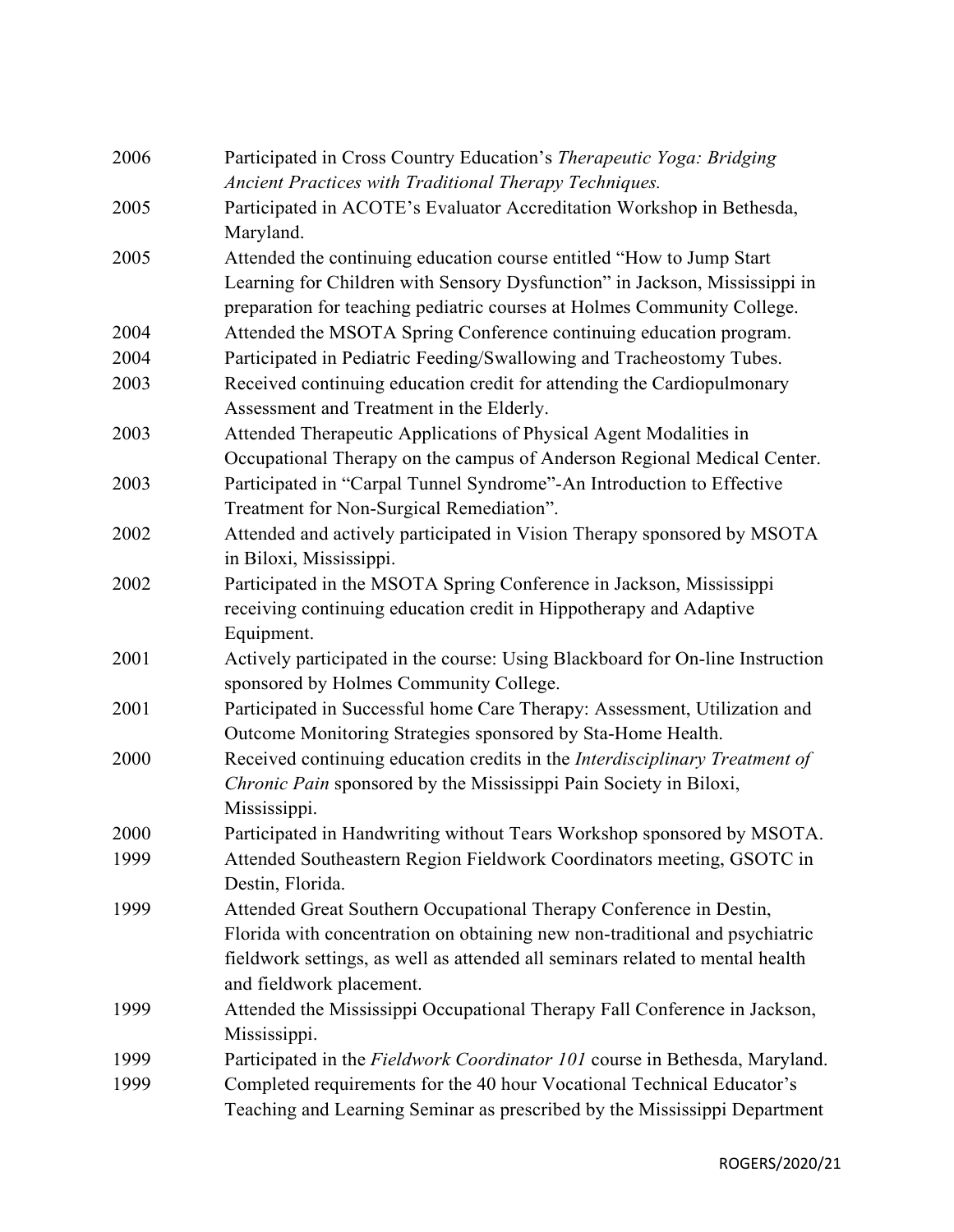|      | of Education in Starkville, Mississippi.                                      |
|------|-------------------------------------------------------------------------------|
| 1999 | Attended the Mississippi Vocational and Technical Education Conference        |
|      | entitled Moving Toward the Millennium which was held in Starkville,           |
|      | Mississippi.                                                                  |
| 1999 | Attended Mississippi State Hospital's Clinical Affiliation Conference that    |
|      | provided an in depth view of Psychotropic Drugs.                              |
| 1999 | Attended the Pre-service Education Program required by the Office of          |
|      | Vocational and Technical Education of Mississippi Department of Education.    |
| 1998 | Attended Great Southern Occupational Therapy conference in Biloxi,            |
|      | Mississippi. Seminars attended were Geriatric Practice Issues, What Will      |
|      | Occupational Therapy Do Next?, O.T. Therapy Issue In Pediatric OT., The       |
|      | O.T. in Hand Therapy, Aging in Place, "But I Told the Aide Exactly What to    |
|      | Do", Expanding the Future for OT, Treating Neurologically Involved, New       |
|      | Assessments and Treatment for Older Adults, and Student Contributions.        |
| 1998 | Attended the Symposium on Fibromyalgia presented by the Mississippi Pain      |
|      | Society in April.                                                             |
| 1998 | Participated in Med 2000's seminar on Herbal medicine in August in            |
|      | Jackson, Mississippi.                                                         |
| 1997 | Attended Sta-Home Health Agency continuing education clinic entitled          |
|      | Geriatric Orthopedics for the Home Health Therapist in Durant, Mississippi    |
|      | in November.                                                                  |
| 1996 | Completed requirements of Medical Fitness Centers of America, Inc. seminar    |
|      | on Kinesiological Examination of the Shoulder and Clinical Application        |
|      | Workshop in May, in Jackson, Mississippi.                                     |
| 1996 | Attended the fourteenth annual Great Southern Occupational Therapy            |
|      | Conference in Birmingham, Alabama.                                            |
| 1996 | Participated in Sta-Home Health Agency's continuing education course          |
|      | entitled The Neurological Patient: Diagnosis, Assessment and Intervention in  |
|      | November.                                                                     |
| 1996 | Attended the Smith and Nephew Rolyan Static Splinting workshop in             |
|      | Jackson, Mississippi in September. The seminar was entitled Static Splinting: |
|      | A hands-on workshop.                                                          |
| 1995 | Attended Clinical Assessment and Effective Monitoring of the Geriatric        |
|      | Patient at Home sponsored by Sta-Home Health Agency in November in            |
|      | Durant, Mississippi.                                                          |
| 1994 | Attended Conference on Aging in Fort Smith, Arkansas sponsored by Health      |
|      | South.                                                                        |